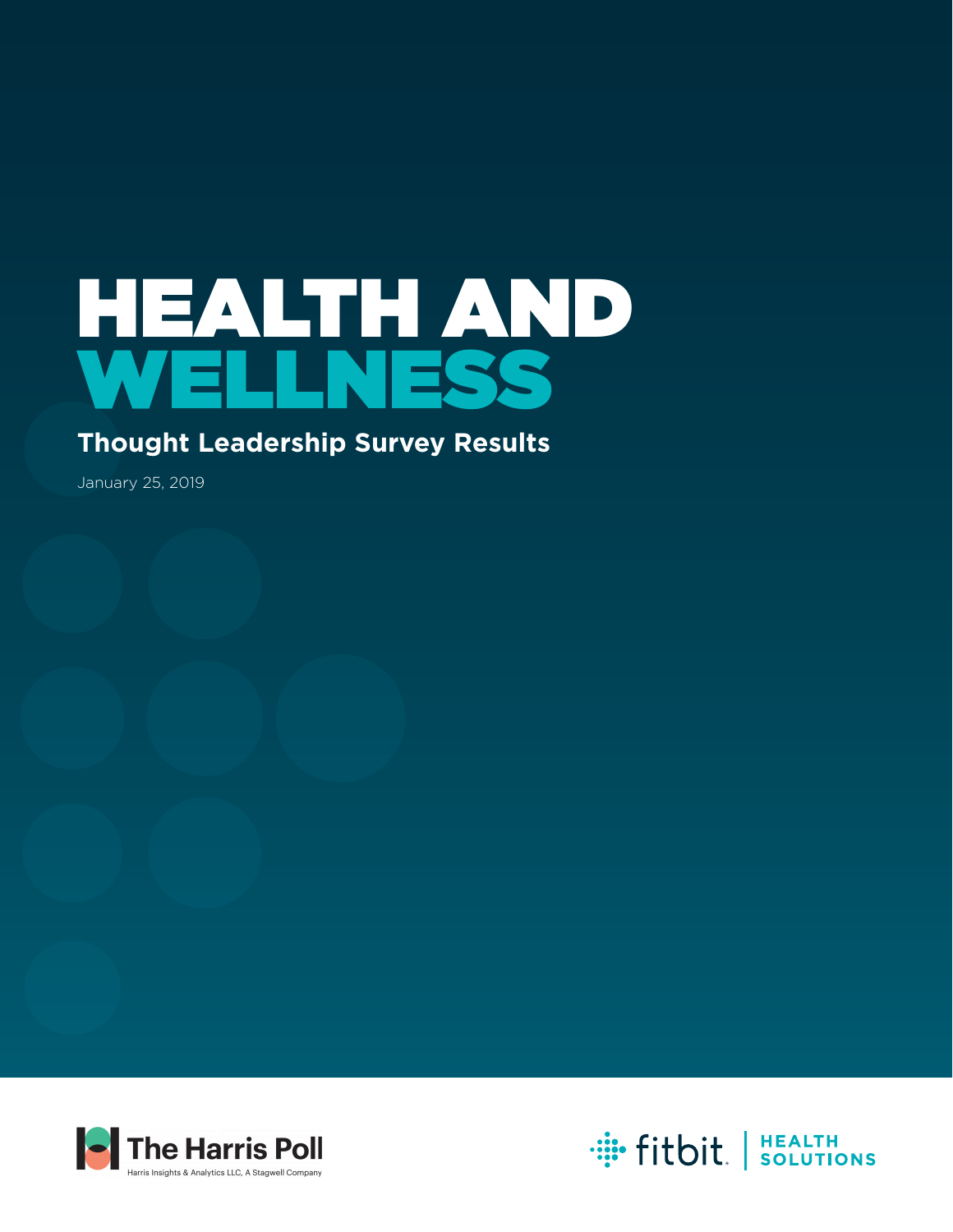# EXECUTIVE SUMMARY

#### **Employee Health and Wellness Is Top Priority for Employers**

Maintaining (and improving) employee health and wellness is a common organizational goal, according to HR leaders. As a priority, it outranks "compensation" and "flexibility," and even "diversity and inclusion;" and is right in line with ensuring strong employee morale and satisfaction. In fact, the two may go hand in hand as HR leaders who report that health and wellness is a priority at their organization are twice as likely as those who don't to say their employees are very satisfied with the organization.

Nearly all HR leaders emphasize the need for employers to encourage their own employees to take steps to improve their health, be physically active and reduce the likelihood of chronic health conditions. Over 9 in 10 feel that employer support in this way can ultimately lead to a decline in overall healthcare costs.

- The top organizational priorities for employees as defined by HR leaders include:
	- Employee satisfaction/morale (74%)
	- Health and wellness (71%)
	- Career growth and development (69%)
	- Diversity and inclusion (58%)
	- Compensation (53%)
	- Flexibility (40%)
	- Collaboration (34%)
	- Those who say that health and wellness is a priority are twice as likely than those who don't to say their employees are very satisfied with the organization (40% vs 19%).
- 95% of HR leaders think that it's important for organizations to support and encourage their employees to be physically active and 93% think it's important to help their employees prevent chronic conditions like type 2 diabetes.
- 95% of HR leaders believe that helping employees make lifestyle changes to improve their health is critical to reducing healthcare costs.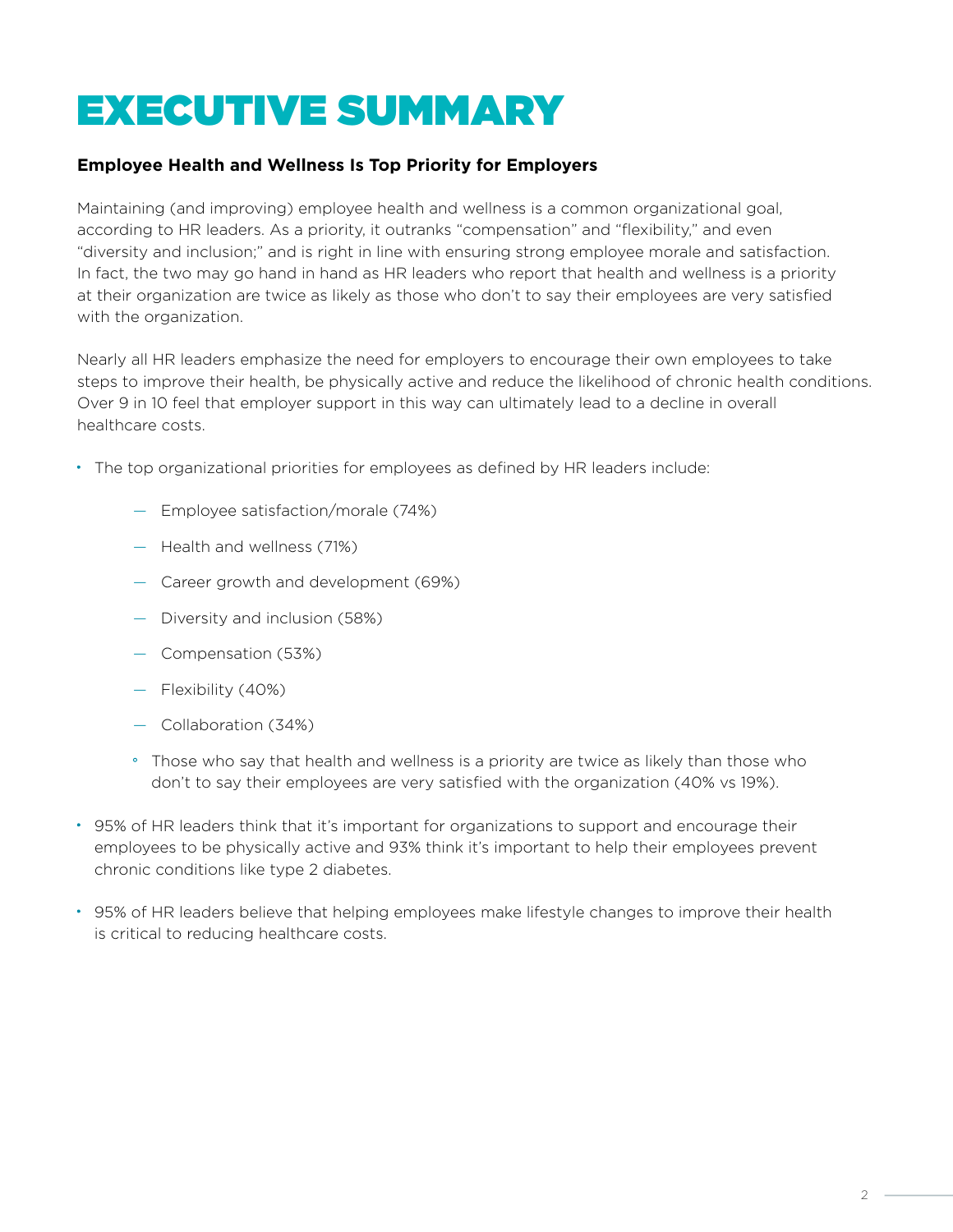#### **Overall Benefit Satisfaction Connected to the Inclusion of Health and Wellness Programs**

The vast majority of HR leaders rate their current benefits quite positively (as either good or even exceptional), and they largely believe their employees would say the same. As part of the benefits package, health and wellness programs are both widely available – and seen as critical to offer, especially to those leaders for whom employee wellness is a high priority. Employee assistance programs are also fairly common and considered important, while other programs (financial wellness, and in particular volunteering) are not seen as equally important or available to employees.

When it comes to health and wellness programs in particular, about half of HR leaders say that participation is fairly prevalent (by a majority of employees) – and has been generally trending upward. Further, over half have made changes to their programs recently (within the past two years). It is important to note that those who offer health and wellness programs express even stronger satisfaction with current benefits (and are more likely to say their employees are happy with benefits too).

- 85% of HR leaders rate the employee benefits that their organization currently offers as exceptional or good, in particular those who offer health and wellness programs (87% vs 68% ). Few (4%) say the benefits are subpar or horrible.
	- Likewise, 75% of HR leaders think the employees at their organization would rate their benefits as exceptional or good, again even higher for those who offer health and wellness programs (77% vs 62% ).
- Most HR leaders say it is very important for organizations like theirs to offer health and wellness programs (62%) and employee assistance programs (58%), more so than financial wellness programs (45%) and especially volunteer/service programs (33%).
	- Those who say health and wellness is a top priority for employees at their organization are more likely to believe it's very important for organizations to offer health and wellness programs (70% vs 44%).
- The following programs are currently being offered to employees at their organization:
	- Health and wellness programs (87%)
	- Employee assistance programs (81%)
	- Financial wellness programs (66%)
	- Volunteer/service programs (42%)
- Among those who offer a health and wellness program at their organization, 52% say that half or more of their employees participate. In the past year, these HR leaders generally think that participation in the health and wellness program has increased (56%) or stayed the same (38%). Further, 36% of HR leaders say that the last time that their organization made any updates to its health and wellness program was within the past year; but others say it was 1-2 years ago (37%) or 3 or more years ago (26%). A mere 1% say their organization has never made updates.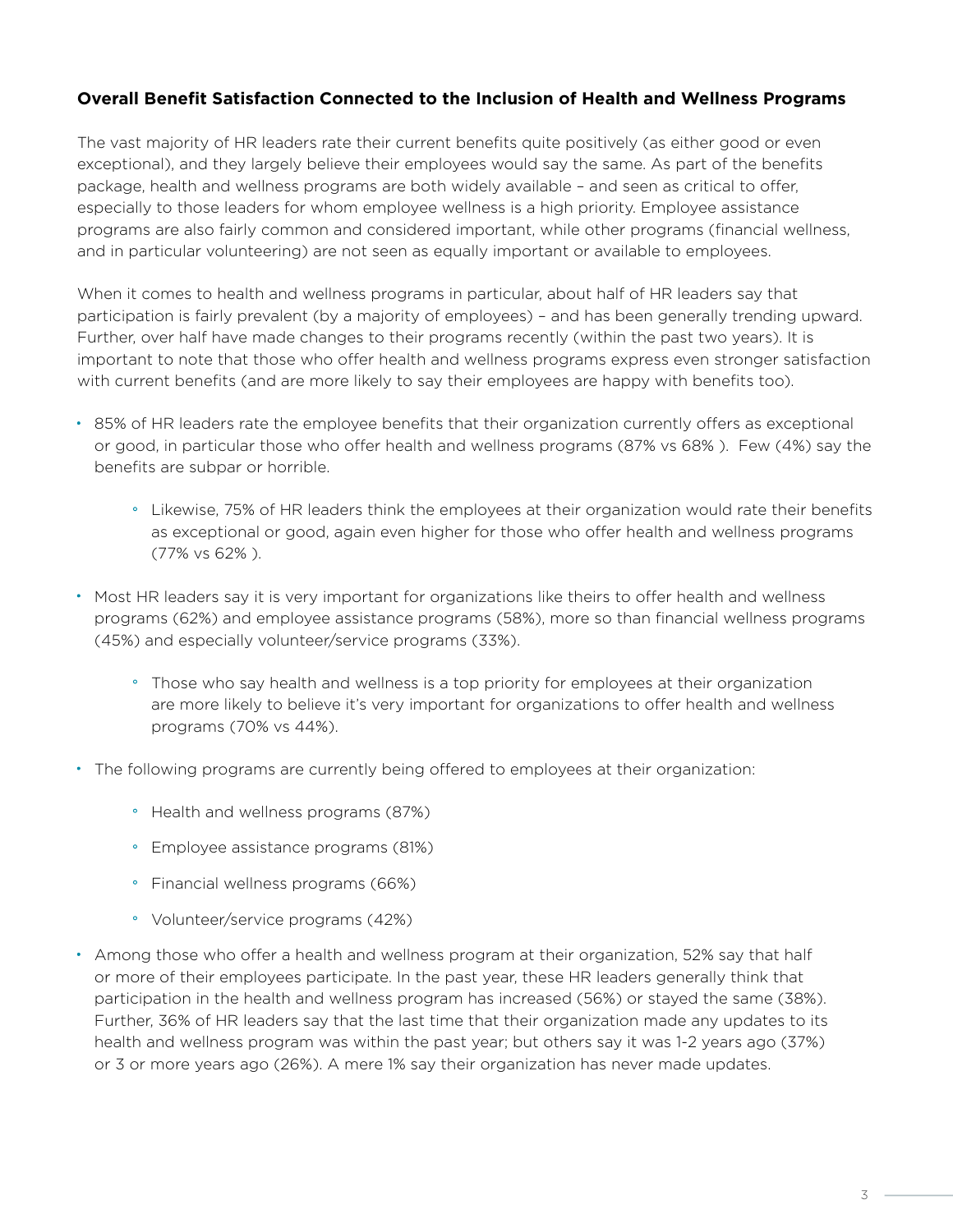#### **Clear Widespread Advantages to Offering Wellness Programs, but Motivating and Sustaining Employees Stands in Way of Success**

Beyond better employee health, most HR leaders recognize many other benefits to having wellness programs available, from an increase in employee morale and productivity to a decrease in absenteeism and healthcare costs. Having a program is also seen as a key conduit to attracting top talent to an organization.

Almost three-quarters of HR leaders describe their current program as a "huge success," but that said, almost all still say that their program could use some improvement. Getting employees excited seems to be one of the greatest barriers to execution and therefore fundamental to program goals. In fact, lack of employee interest and participation is cited as the biggest obstacle, even beyond cost. Related to participation, organizations struggle to find a solution that will support employees in continuing the lifestyle improvements made during the program.

- According to most HR leaders, the top benefits of offering a health and wellness program include:
	- Healthier employees (76%)
	- Improved employee productivity (64%)
	- Lower healthcare costs (63%, especially to those at self-insured organizations 69% vs 59%)
	- Improvement in overall morale (59%)
	- Reductions in work related illness and injuries (58%)
	- Decrease in absenteeism (54%)
	- Lower levels of stress among employees (52%)
- 80% think offering health and wellness programs is essential to attracting top talent.
- 73% of HR leaders whose organization offers a health and wellness program think their program has been a huge success. However, 87% also recognize that their program could use some improvement.
	- 89% of HR leaders think getting employees excited about health and wellness programs is both the biggest challenge and the key to success.
	- According to most HR leaders, the biggest challenge associated with health and wellness programs involves lack of employee interest/participation (76% which includes sustaining employee engagement over time (44%), lack of employee participation/sign-up (41%), and lack of employee interest (39%), followed by finding a program that does it all (42%) and the high cost to implement (42%).
	- 75% of HR leaders say their organization has struggled to find a health and wellness program that can help employees sustain behavior changes.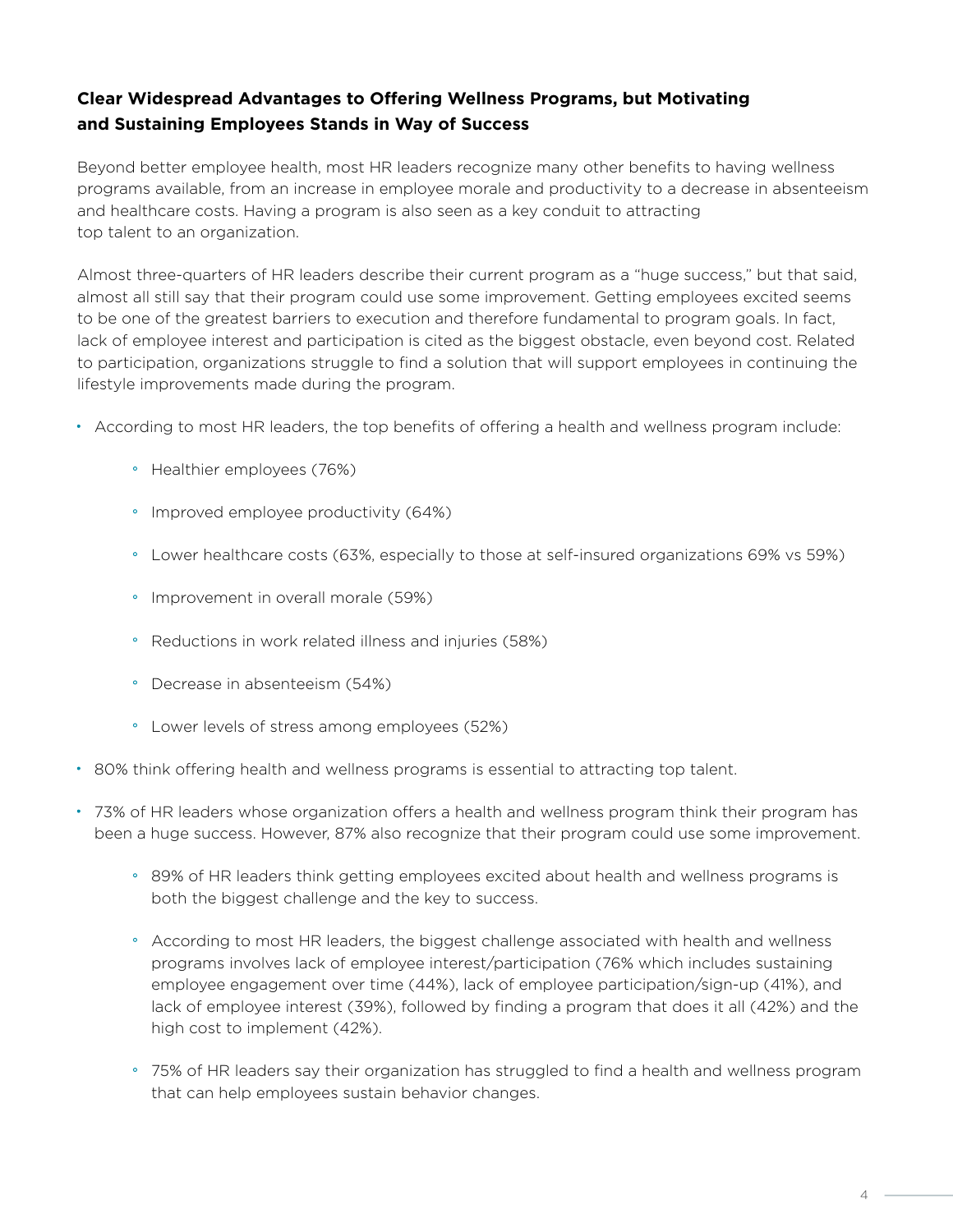#### **Better Technology, Well-Known Brands and Full-Service, Easy-to-Use Offerings May Be the Solution to Indifference and Inaction**

Currently, a slight majority (just over 1 in 2) of health and wellness programs offer informational emails, on-site flu shots, and gym assistance, but beyond that, most don't provide any other more innovative features. In an ideal world, when creating a program, most HR leaders say they would take into account both the cost and ease of use for the employee, as well as the organization – and would ensure that whatever program they provide is accessible to employees of all fitness and health levels.

Moreover, the vast majority recognize the benefit of a single, holistic solution that's attached to a wellknown name. Specifically, almost 9 in 10 believe that using a full-service, off-the-shelf program would be extremely valuable to their organization. And while only about one-quarter currently partner with a well-known health and wellness brand, nearly 9 in 10 suggest that this may be important in facilitating employee engagement (the most often cited obstacle). Likewise, while most programs don't incorporate many technological tools right now (i.e., a free or reduced-price fitness tracker or digital health coaching), the majority think their organization should encourage employees to take advantage of a fitness tracker if available and express moderate interest in digital health coaching.

- Health and wellness programs offer employees:
	- On-site flu shots (55%)
	- Informational health and wellness emails (54%)
	- Free or reduced-price gym memberships/onsite gym (51%)
	- Wellness/fitness challenges or "friendly competition" among employees (48%)
	- Free or reduced-price lifestyle change programs (48%)
	- Incentive/rewards (46%)
	- Routine biometric screening (38%)
	- Company social events (32%)
	- Digital health coaching (29%)
	- Involvement of senior leadership (28%)
	- Paid time off to participate in wellness related activities (26%)
	- Partnership with a well-known health and wellness brand (26%)
	- Free or reduced-price fitness trackers or smartwatches (24%)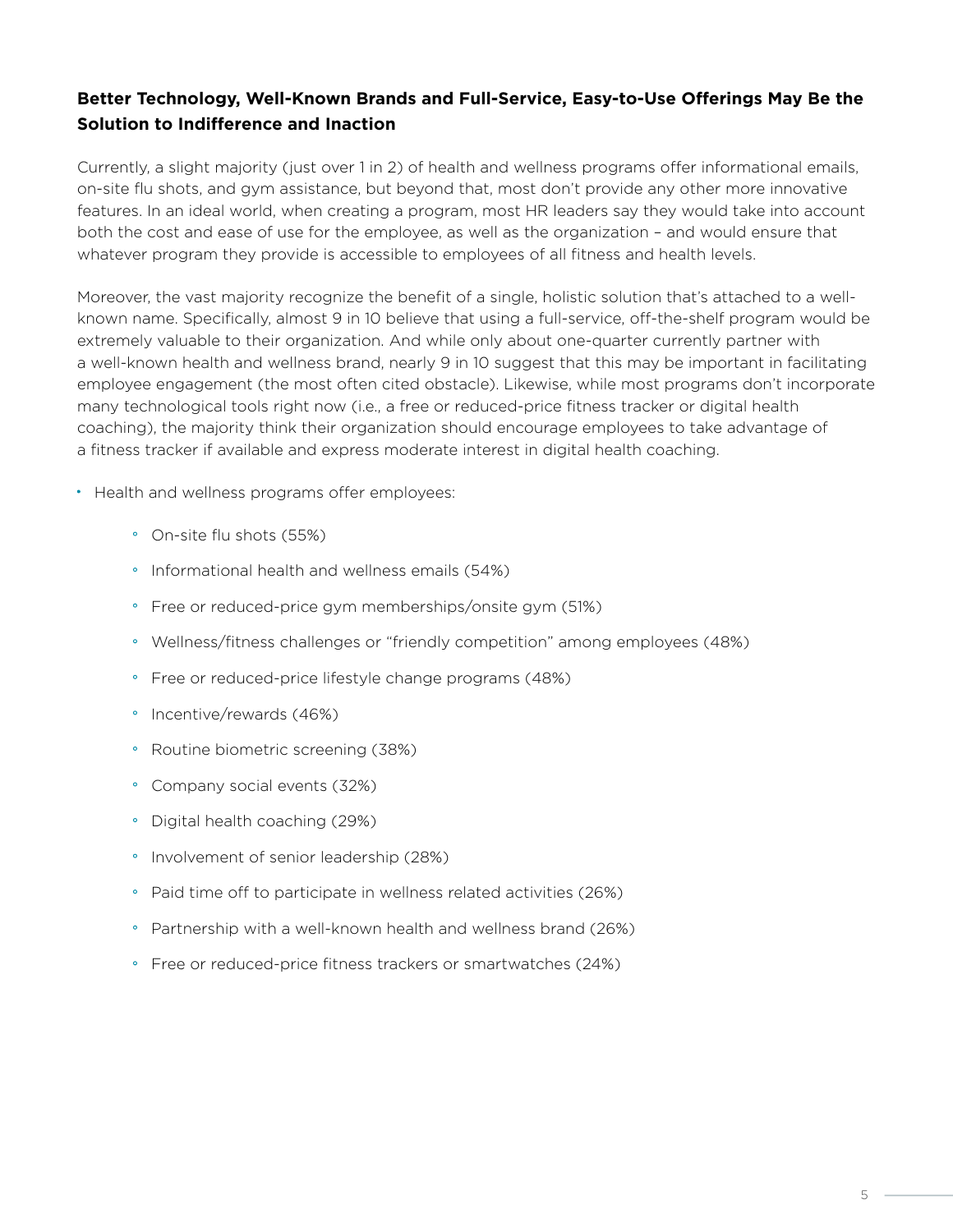- If HR leaders were to create a health and wellness program for their organization, the important features that they would want to include are:
	- Affordability for the employee (73%)
	- Ease of use for the employee (72%)
	- Affordability for the organization (68%, especially to smaller organizations with fewer than 5,000 employees (70% vs 60%) and those that are self-insured (74% vs 64%))
	- Accessible to all health and fitness levels (65%)
	- Ease of use for the organization (55%, especially to smaller organizations with fewer than 5,000 employees (58% vs 46%)
	- Ability to customize (54%)
	- Use of an app to track progress (45%)
	- Scalability (42%)
	- Partnering with a recognizable brand name to encourage participation (36%)
	- Use of a fitness tracker (34%)
- 87% think a full-service, off-the-shelf health and wellness program offering would be extremely valuable to their organization.
- 86% think partnering with a known brand would help with employee engagement in wellness programs.
- 80% think their organization should encourage employees to use a fitness tracker as part of a health and wellness program.
- About half of HR leaders (52%) express interest in digital health coaching and around one-third are excited (32%) and eager to learn more (38%). Less than 1 in 5 feel skeptical (17%), cautious (14%), indifferent (11%), or overwhelmed (6%).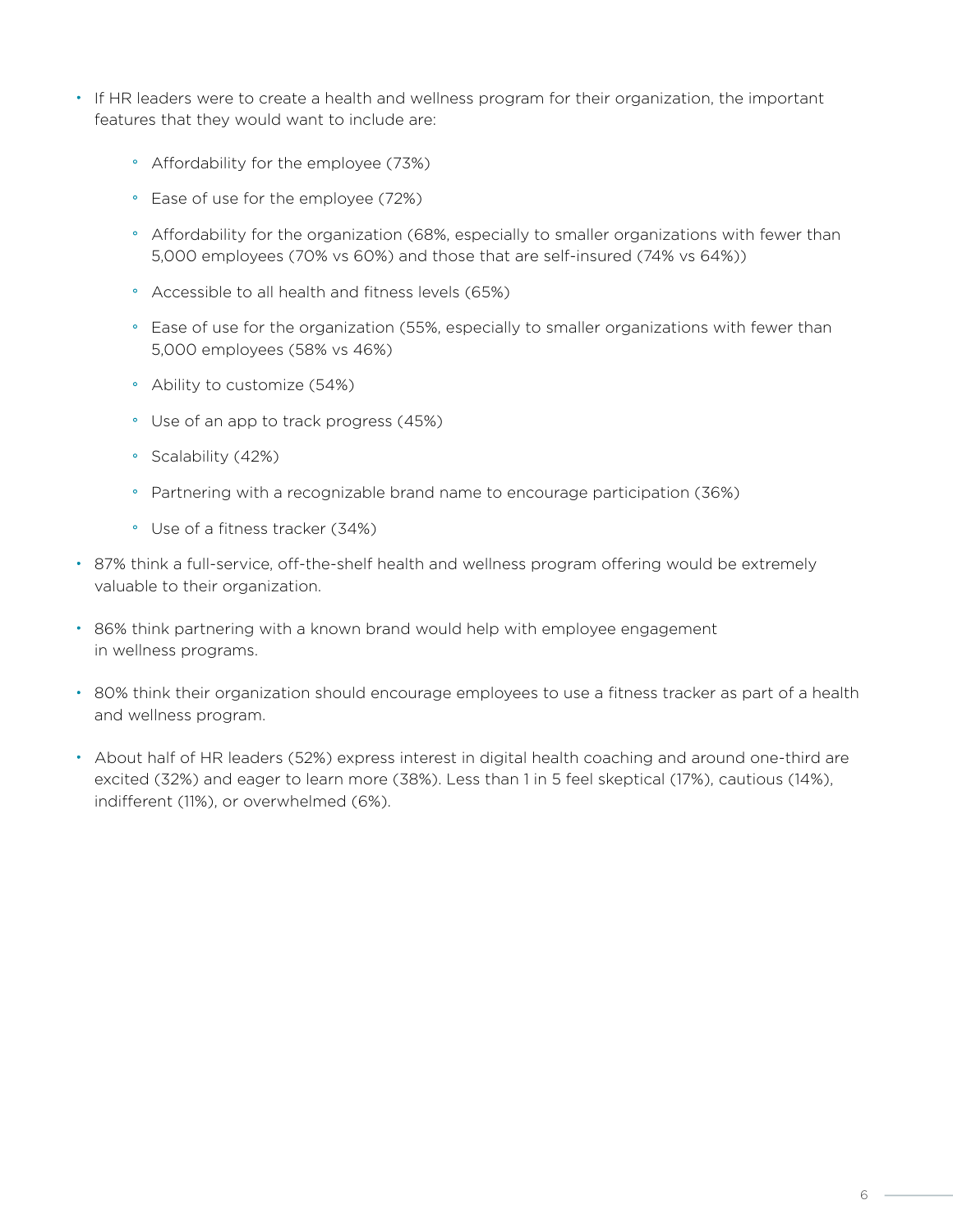# SCREENING QUESTIONS

BASE: ALL QUALIFIED RESPONDENTS

#### **Country**

|                          | Total |
|--------------------------|-------|
| <b>Base</b>              | 505   |
| United States of America | 100%  |

#### **Gender**

|                      | Total |
|----------------------|-------|
| <b>Base</b>          | 505   |
| Male                 | 46%   |
| Female               | 53%   |
| Transgender          | 1%    |
| Other                | ٠     |
| Prefer not to answer | 1%    |

#### **Age**

|             | Total |
|-------------|-------|
| <b>Base</b> | 505   |
| $18 - 24$   | 3%    |
| 25-34       | 21%   |
| 35-44       | 36%   |
| 45-54       | 24%   |
| 55-64       | 15%   |
| $65+$       | 3%    |
| Mean Age    | 43.1  |

#### **Employment**

|                    | Total |
|--------------------|-------|
| <b>Base</b>        | 505   |
| Employed full time | 100%  |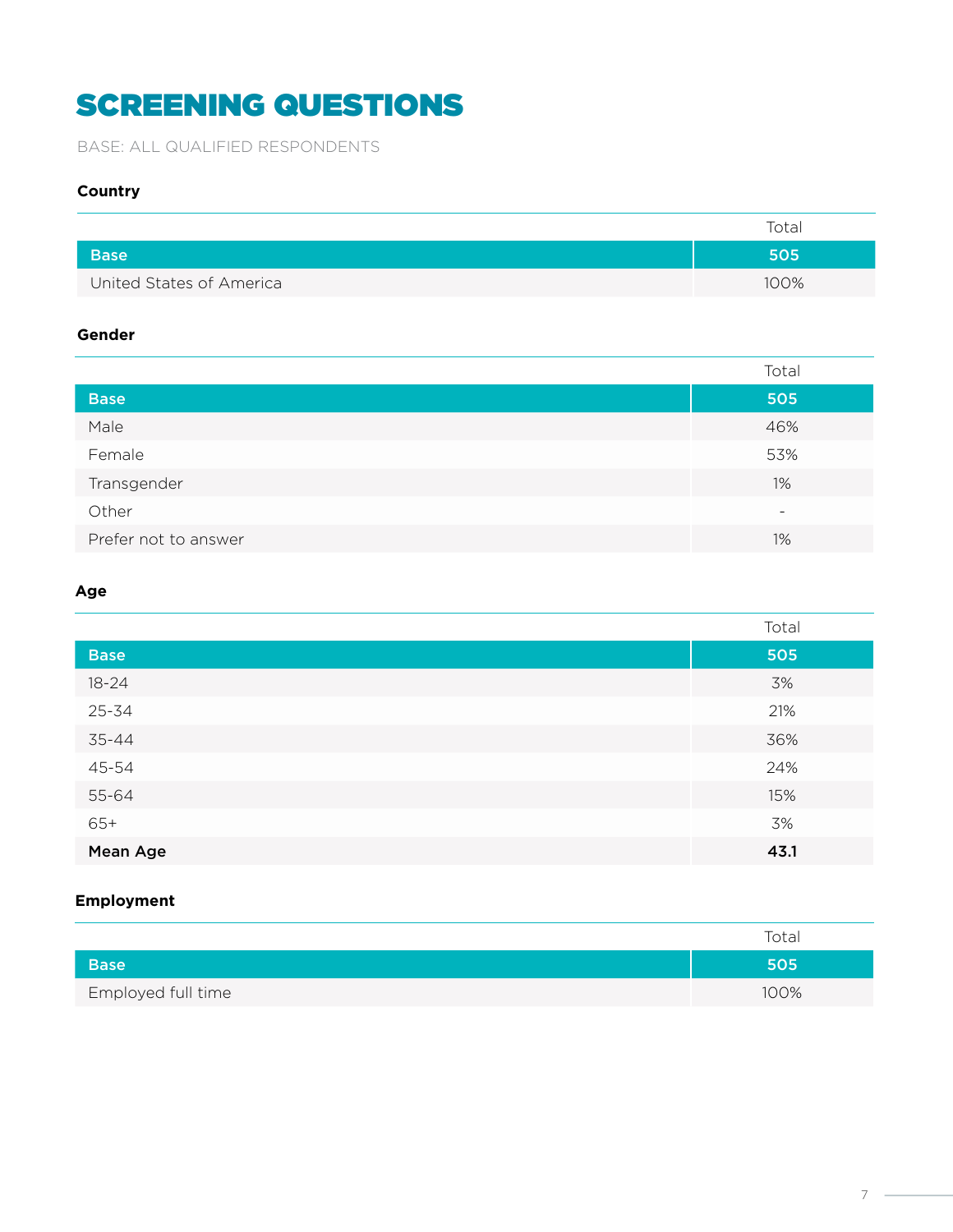**Q620. You said you are employed full time. Which of the following best describes your title within your organization?**

|                                                                 | Total |
|-----------------------------------------------------------------|-------|
| <b>Base</b>                                                     | 505   |
| Senior executive (e.g., CEO, CFO, CIO, COO)                     | 10%   |
| Senior management (e.g., senior vice president, vice president) | 23%   |
| Director/manager/supervisor/team leader                         | 67%   |

#### **Q625. What is your main functional role at your organization?**

|                 | Total |
|-----------------|-------|
| <b>Base</b>     | 505   |
| Human resources | 100%  |

#### **Q630. Which of the following best describes your role in the decision-making process at your organization regarding employee benefits?**

|                                                                                                                                          | Total |
|------------------------------------------------------------------------------------------------------------------------------------------|-------|
| <b>Base</b>                                                                                                                              | 505   |
| Primary decision-maker in determining and/or making changes to the<br>benefits offered to the employees at my organization.              | 57%   |
| One of several people actively involved in determining and/or making<br>changes to the benefits offered to employees at my organization. | 43%   |

#### **Q640. In what state is your company headquartered? (REGIONAL NET)**

|             | Total |
|-------------|-------|
| <b>Base</b> | 505   |
| Northeast   | 21%   |
| Midwest     | 21%   |
| South       | 36%   |
| West        | 22%   |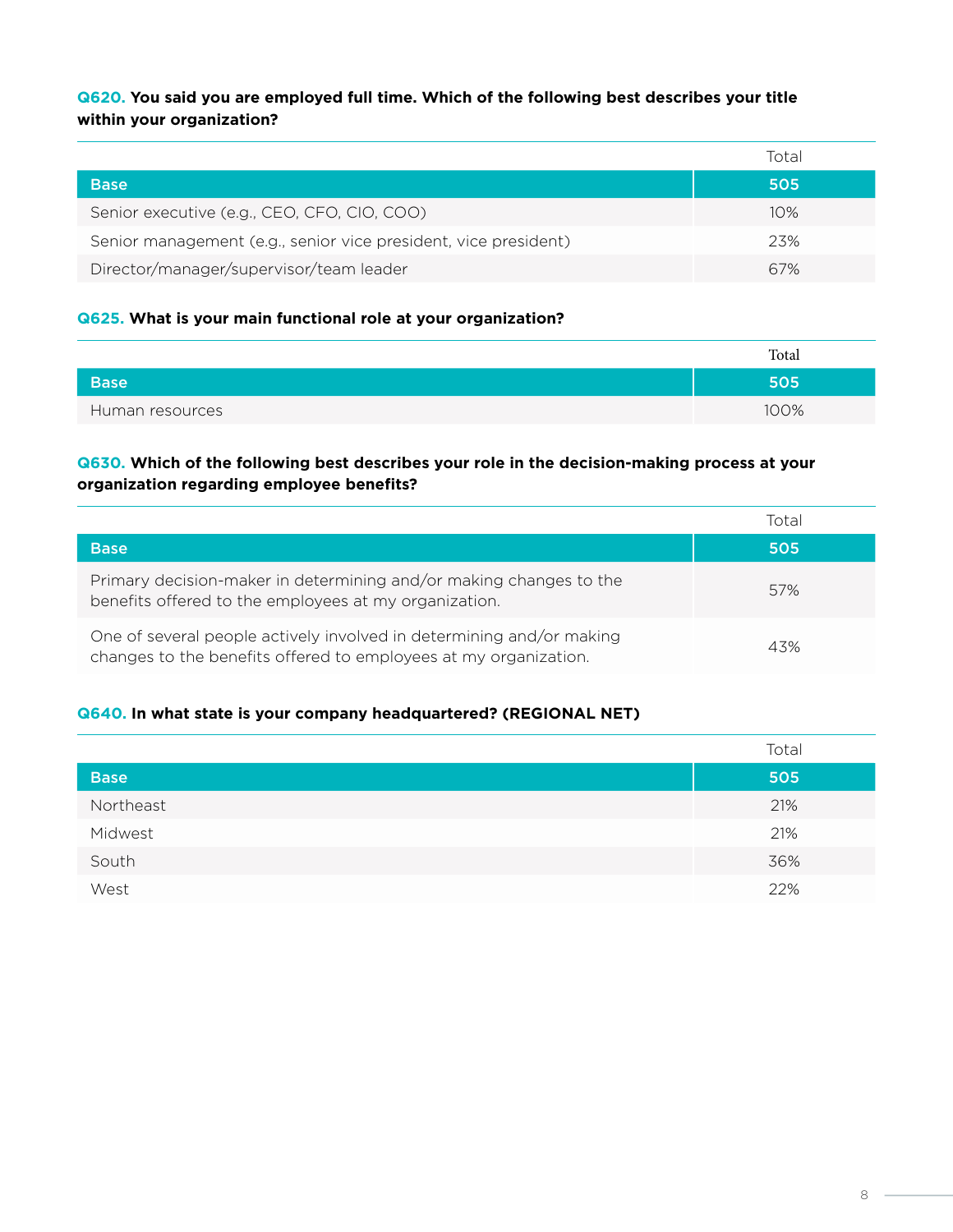**Q650. Across all locations, approximately how many total employees work for your company or organization?**

|                  | Total |
|------------------|-------|
| <b>Base</b>      | 505   |
| 1,000 to 2,499   | 55%   |
| 2,500 to 4,999   | 21%   |
| 5,000 to 9,999   | 10%   |
| 10,000 to 14,999 | 4%    |
| 15,000 to 19,999 | 2%    |
| 20,000 or more   | 7%    |

#### **Q655. In what industry is your primary full-time job?**

|                                                                                                                                                                                    | Total  |
|------------------------------------------------------------------------------------------------------------------------------------------------------------------------------------|--------|
| <b>Base</b>                                                                                                                                                                        | 505    |
| Manufacturing                                                                                                                                                                      | 17%    |
| Health care and social assistance                                                                                                                                                  | 14%    |
| <b>Educational services</b>                                                                                                                                                        | 8%     |
| Professional, scientific and technical services                                                                                                                                    | 8%     |
| Retail trade, except of motor vehicles and motorcycles                                                                                                                             | 8%     |
| Finance and Insurance                                                                                                                                                              | 6%     |
| Construction                                                                                                                                                                       | 5%     |
| Transportation and warehousing                                                                                                                                                     | 5%     |
| Information Services (incl. publishing, libraries, motion picture & video,<br>music & sound, telecommunications)                                                                   | 3%     |
| Administrative Support (incl. employment agencies, professional<br>associations, collection agencies, credit bureaus, security services,<br>visitor and convention services, etc.) | 3%     |
| Public administration                                                                                                                                                              | 3%     |
| Accommodation and food services                                                                                                                                                    | 3%     |
| Arts, entertainment and recreation                                                                                                                                                 | 2%     |
| Real Estate, rental, and leasing                                                                                                                                                   | 2%     |
| Other services (except public administration)                                                                                                                                      | 2%     |
| Electricity, gas, steam and air conditioning supply                                                                                                                                | 1%     |
| Agriculture, forestry, fishing and hunting                                                                                                                                         | $1\%$  |
| Mining, quarrying, and oil and gas extraction                                                                                                                                      | 1%     |
| Wholesale trade, except of motor vehicles and motorcycles                                                                                                                          | $1\%$  |
| Wholesale, retail trade and repair of motor vehicles and motorcycles                                                                                                               | $\ast$ |
| Water supply, sewerage, waste management and remediation activities                                                                                                                |        |
| Other                                                                                                                                                                              | 7%     |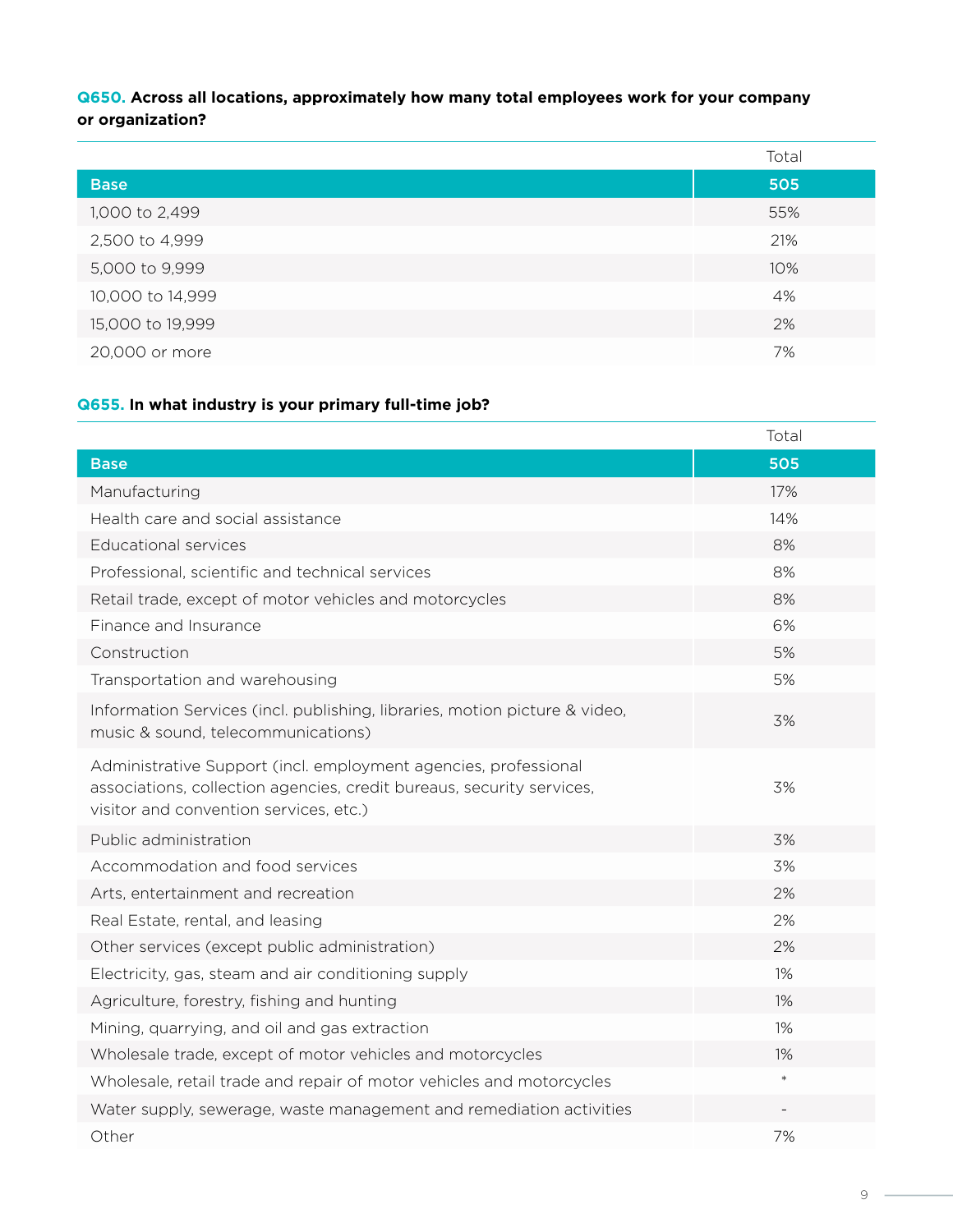**Q660. What was your company or organization's total gross revenue (before expenses, taxes, etc.) for 2017?**

|                                               | Total  |
|-----------------------------------------------|--------|
| <b>Base</b>                                   | 505    |
| Less than \$200,000                           | $\ast$ |
| \$200,000 to \$499,999                        | $\ast$ |
| \$500,000 to \$999,999                        | $\ast$ |
| \$1 million to \$2.49 million                 | 4%     |
| \$2.5 million to \$4.99 million               | 5%     |
| \$5 million to \$9.99 million                 | 6%     |
| \$10 million to \$24.9 million                | 4%     |
| \$25 million to \$49.9 million                | 3%     |
| \$50 million to \$99.9 million                | 5%     |
| \$100 million to \$249.9 million              | 6%     |
| \$250 million to \$499.9 million              | 8%     |
| \$500 million to \$749.9 million              | 10%    |
| \$750 million to \$999.9 million              | 6%     |
| \$1 billion to \$1.49 billion                 | 8%     |
| \$1.5 billion to \$1.99 billion               | 3%     |
| \$2 billion or more                           | 9%     |
| I work for a nonprofit or governmental agency | 22%    |

# ORGANIZATION VALUES & BENEFITS

BASE: ALL QUALIFIED RESPONDENTS

#### **Q700. Which of the following are your organization's top priorities for employees?**

|                                                       | Total |
|-------------------------------------------------------|-------|
| <b>Base</b>                                           | 505   |
| ANY (NET)                                             | 99%   |
| Employee satisfaction/morale                          | 74%   |
| Health and wellness                                   | 71%   |
| Career growth and development                         | 69%   |
| Diversity and inclusion                               | 58%   |
| Compensation                                          | 53%   |
| Flexibility (such as telecommuting, flex hours, etc.) | 40%   |
| Collaboration                                         | 34%   |
| None of these                                         | 1%    |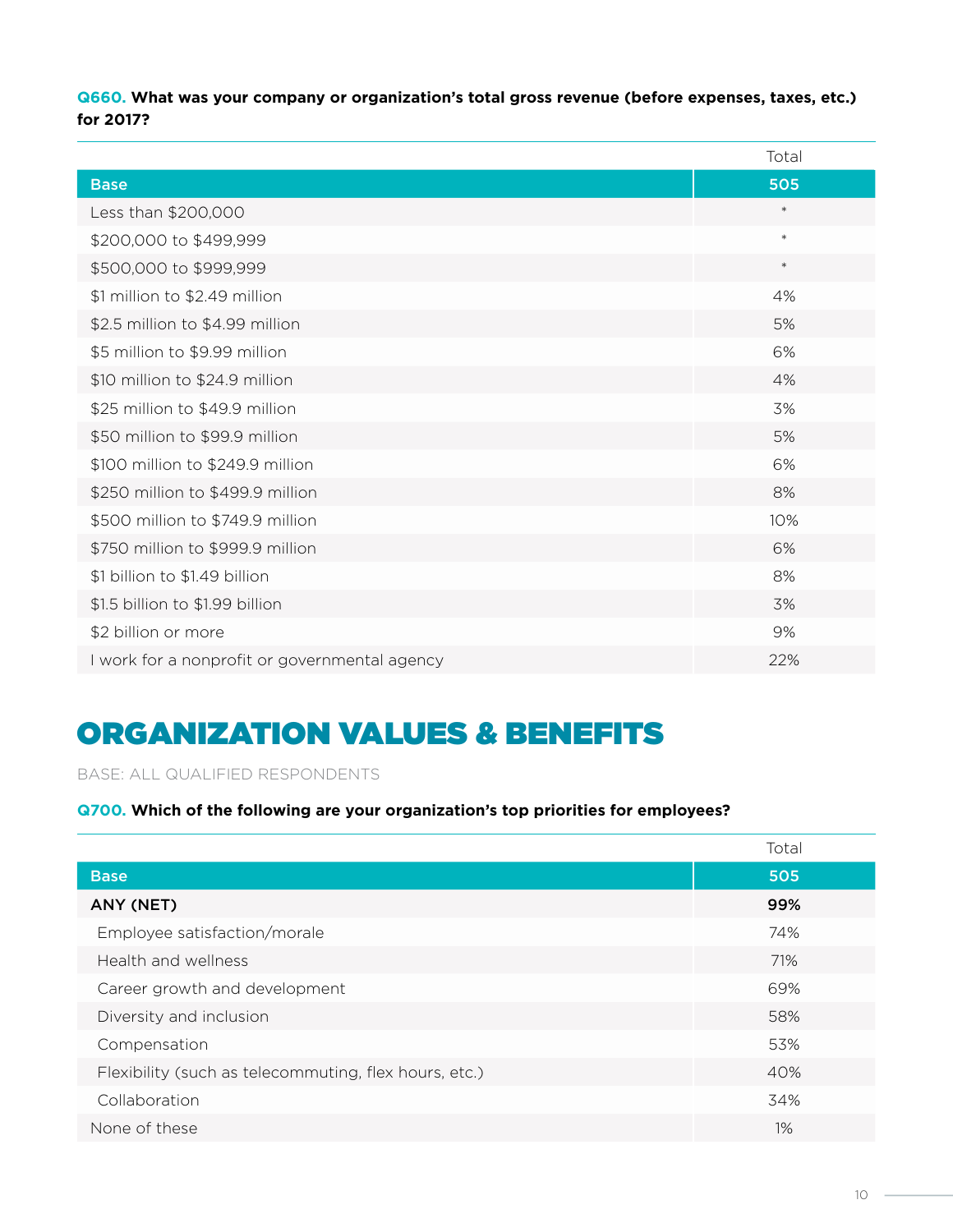#### **Q705. Thinking specifically about employee benefits, how important is it for organizations like yours to offer the following programs?**

#### **Summary of very / somewhat important**

|                                                                                                                                                                                                                    | Total |
|--------------------------------------------------------------------------------------------------------------------------------------------------------------------------------------------------------------------|-------|
| <b>Base</b>                                                                                                                                                                                                        | 505   |
| Health and wellness programs (a program designed to support healthy<br>behaviors and improve physical and mental health)                                                                                           | 96%   |
| Employee assistance programs (a program that offers free and confidential<br>assessments, short-term counseling, referrals, and follow-up services to<br>employees who have personal and/or work-related problems) | 94%   |
| Financial wellness programs (a program that provides tools, education and<br>resources to employees to improve their overall financial health)                                                                     | 92%   |
| Volunteer/service programs (a program that allows employees to take paid<br>time off to volunteer)                                                                                                                 | 75%   |

#### **Summary of not at all / not very important**

|                                                                                                                                                                                                                    | Total |
|--------------------------------------------------------------------------------------------------------------------------------------------------------------------------------------------------------------------|-------|
| <b>Base</b>                                                                                                                                                                                                        | 505   |
| Volunteer/service programs (a program that allows employees to take paid<br>time off to volunteer)                                                                                                                 | 25%   |
| Financial wellness programs (a program that provides tools, education and<br>resources to employees to improve their overall financial health)                                                                     | 8%    |
| Employee assistance programs (a program that offers free and confidential<br>assessments, short-term counseling, referrals, and follow-up services to<br>employees who have personal and/or work-related problems) | 6%    |
| Health and wellness programs (a program designed to support healthy<br>behaviors and improve physical and mental health)                                                                                           | 4%    |

#### **Q710. Which of the following programs are currently offered to employees at your organization?**

|                              | Total |
|------------------------------|-------|
| <b>Base</b>                  | 505   |
| ANY (NET)                    | 97%   |
| Health and wellness programs | 87%   |
| Employee assistance programs | 81%   |
| Financial wellness programs  | 66%   |
| Volunteer/service programs   | 42%   |
| None of these                | 3%    |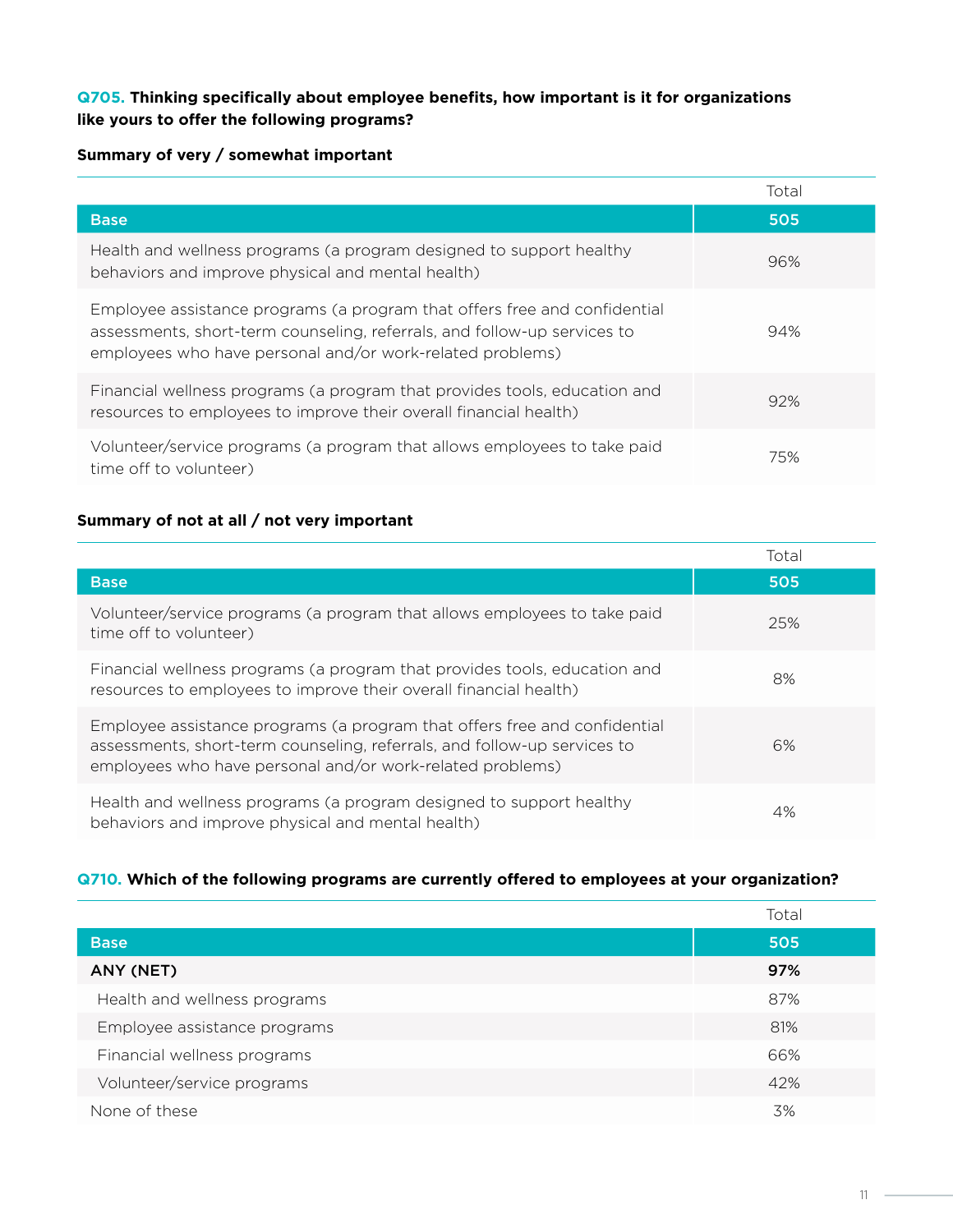#### **Q715. Overall, how would you rate the employee benefits your organization offers?**

|                            | Total |
|----------------------------|-------|
| <b>Base</b>                | 505   |
| AT LEAST MEDIOCRE (NET)    | 96%   |
| GOOD/EXCEPTIONAL (SUB-NET) | 85%   |
| Exceptional                | 21%   |
| Good                       | 64%   |
| Mediocre                   | 11%   |
| HORRIBLE/SUBPAR (NET)      | 4%    |
| Subpar                     | 3%    |
| Horrible                   | 1%    |

#### **Q720. And how do you think the employees at your organization would rate the benefits?**

|                            | Total |
|----------------------------|-------|
| <b>Base</b>                | 505   |
| AT LEAST MEDIOCRE (NET)    | 94%   |
| GOOD/EXCEPTIONAL (SUB-NET) | 75%   |
| Exceptional                | 19%   |
| Good                       | 56%   |
| Mediocre                   | 19%   |
| HORRIBLE/SUBPAR (NET)      | 6%    |
| Subpar                     | 5%    |
| Horrible                   | $1\%$ |

#### **Q725. How much you agree or disagree with each of the following statements regarding employee health?**

#### **Summary of strongly / somewhat agree**

|                                                                                                               | Total |
|---------------------------------------------------------------------------------------------------------------|-------|
| <b>Base</b>                                                                                                   | 505   |
| Helping employees make lifestyle changes to improve their health is critical<br>to reducing health care costs | 95%   |
| It's important for organizations to support and encourage their employees<br>to be physically active          | 95%   |
| It's important for organizations to help their employees prevent chronic<br>conditions like type 2 diabetes   | 93%   |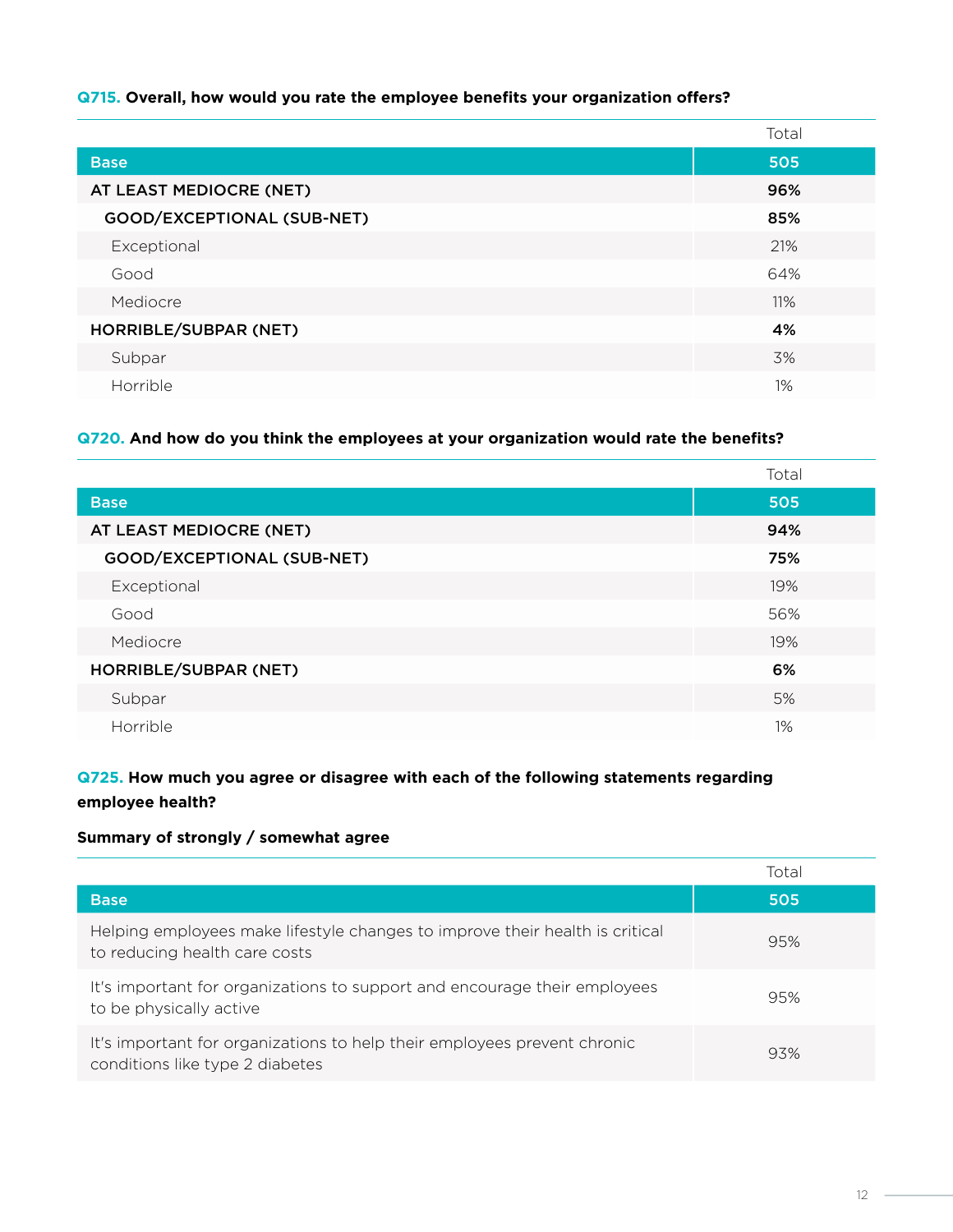#### **Summary of strongly / somewhat disagree**

|                                                                                                               | Total |
|---------------------------------------------------------------------------------------------------------------|-------|
| <b>Base</b>                                                                                                   | 505   |
| It's important for organizations to help their employees prevent chronic<br>conditions like type 2 diabetes   | 7%    |
| It's important for organizations to support and encourage their employees<br>to be physically active          | 5%    |
| Helping employees make lifestyle changes to improve their health is critical<br>to reducing health care costs | 5%    |

## WELLNESS PROGRAM BENEFITS AND BARRIERS

BASE: ALL QUALIFIED RESPONDENTS

**Q800. Regardless of what your organization is currently offering, if you were to create a health and wellness program for your organization, what features would be most important to you?**

|                                                                                                                            | Total |
|----------------------------------------------------------------------------------------------------------------------------|-------|
| <b>Base</b>                                                                                                                | 505   |
| ANY (NET)                                                                                                                  | 100%  |
| AFFORDABILITY (SUB-NET)                                                                                                    | 87%   |
| Affordability for the employee                                                                                             | 73%   |
| Affordability for the organization                                                                                         | 68%   |
| <b>EASE OF USE (SUB-NET)</b>                                                                                               | 83%   |
| Ease of use for the employee                                                                                               | 72%   |
| Ease of use for the organization                                                                                           | 55%   |
| Accessible to all health and fitness levels                                                                                | 65%   |
| Ability to customize                                                                                                       | 54%   |
| Use of an app to track progress (such as weight loss, biometrics,<br>activity tracking)                                    | 45%   |
| Scalability (has the ability to grow and adapt to changing needs)                                                          | 42%   |
| Partnering with a recognizable brand name to encourage participation<br>(such as Fitbit, Under Armour, or Weight Watchers) | 36%   |
| Use of a fitness tracker (such as a Fitbit, Garmin, or Xiaomi)                                                             | 34%   |
| Other                                                                                                                      |       |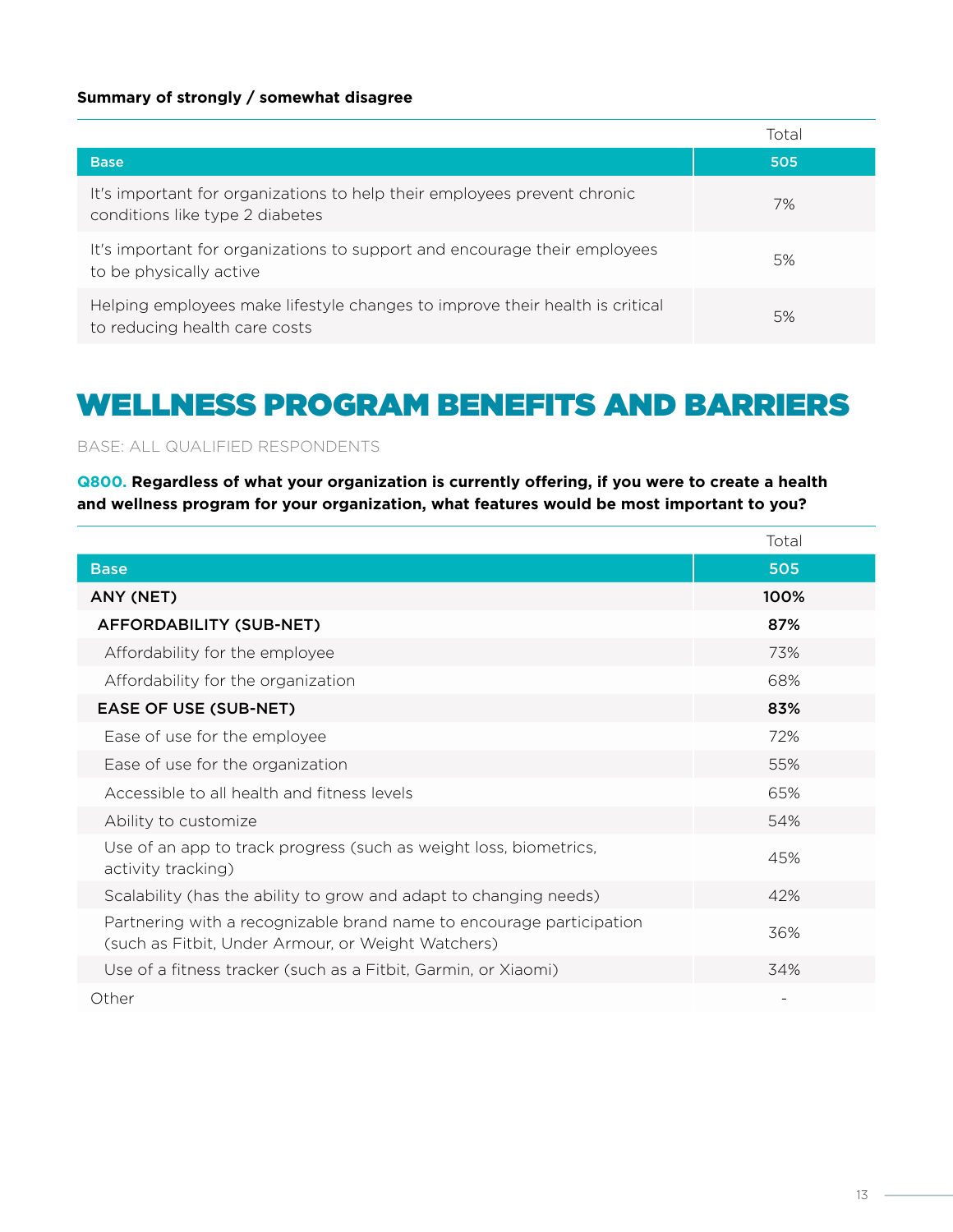#### **Q805. What are the benefits of offering a health and wellness program?**

|                                                        | Total                    |
|--------------------------------------------------------|--------------------------|
| <b>Base</b>                                            | 505                      |
| ANY (NET)                                              | 99%                      |
| Healthier employees                                    | 76%                      |
| Improved employee productivity                         | 64%                      |
| Lower healthcare costs                                 | 63%                      |
| Improvement in overall morale                          | 59%                      |
| Reductions in work related illness and injuries        | 58%                      |
| Decrease in absenteeism (i.e., sick days)              | 54%                      |
| Lower levels of stress among employees                 | 52%                      |
| Greater sense of "community" among employees           | 43%                      |
| Enhanced company image                                 | 38%                      |
| Helps to attract top talent                            | 36%                      |
| Decrease in staff turnover                             | 34%                      |
| Other                                                  | $\overline{\phantom{a}}$ |
| There are no benefits                                  | 1%                       |
| Not at all sure [Among Those without Wellness Program] | $\ast$                   |

#### **Q810. What are the biggest challenges associated with health and wellness programs?**

|                                                        | Total  |
|--------------------------------------------------------|--------|
| <b>Base</b>                                            | 505    |
| ANY (NET)                                              | 97%    |
| LACK OF EMPLOYEE INTEREST / PARTICIPATION (SUB-NET)    | 76%    |
| Sustaining employee engagement over time               | 44%    |
| Lack of employee participation/sign-up                 | 41%    |
| Lack of employee interest                              | 39%    |
| Finding a program that does it all                     | 42%    |
| High cost to implement                                 | 42%    |
| Helping employees sustain lifestyle changes            | 40%    |
| Demonstrating return on investment (ROI)               | 37%    |
| Tracking employee outcomes                             | 33%    |
| Finding a program that offers a user-friendly platform | 31%    |
| Lack of support from senior leadership                 | 26%    |
| Takes too much time to implement                       | 24%    |
| Scalability                                            | 19%    |
| Other                                                  | $\ast$ |
| There are no challenges                                | 2%     |
| Not at all sure [Among Those without Wellness Program] | $\ast$ |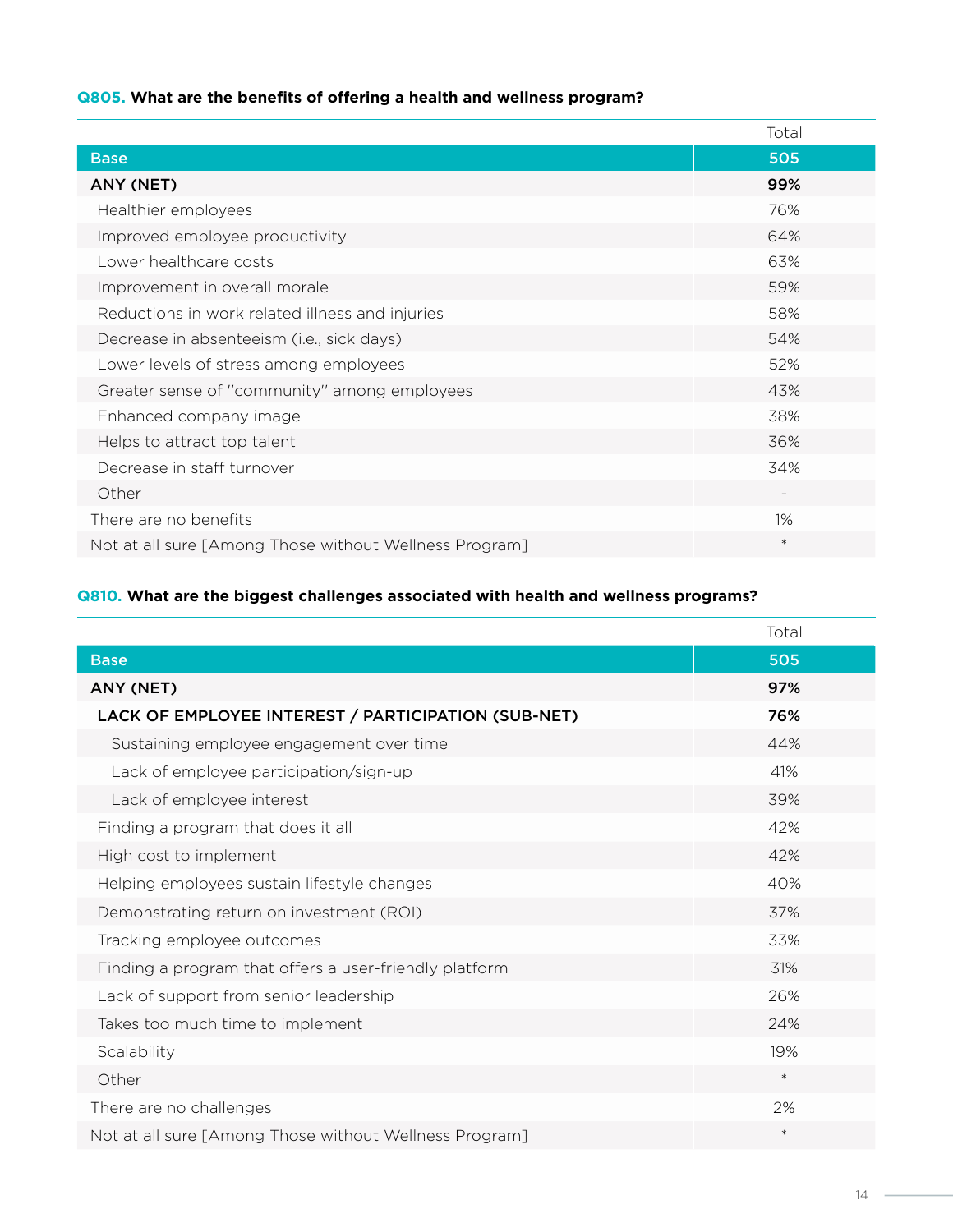#### **Q815. How much do you agree or disagree with the following statements regarding health and wellness programs?**

#### **Summary of very / somewhat important**

|                                                                                                                                                                                         | Total                |
|-----------------------------------------------------------------------------------------------------------------------------------------------------------------------------------------|----------------------|
| <b>Base</b>                                                                                                                                                                             | <b>Variable base</b> |
| Getting employees excited about health and wellness programs is both the<br>biggest challenge and the key to success [Among all qualified respondents<br>$n = 505$                      | 89%                  |
| The health and wellness program offered by my organization could use<br>improvement [Among Those with a Wellness Program n=434]                                                         | 87%                  |
| A full-service, off-the-shelf health and wellness program offering would be<br>extremely valuable to my organization [Among all qualified respondents<br>$n = 505$                      | 87%                  |
| Partnering with a known brand (such as Fitbit, Under Armour, or Weight<br>Watchers) would help with employee engagement in wellness programs<br>[Among all qualified respondents n=505] | 86%                  |
| My organization should encourage employees to use a fitness tracker as part<br>of a health and wellness program [Among all qualified respondents n=505]                                 | 80%                  |
| Offering health and wellness programs is essential to attracting top talent                                                                                                             | 80%                  |
| My organization has struggled to find a health and wellness program that can<br>help employees sustain behavior changes [Among all qualified respondents<br>$n = 505$ ]                 | 75%                  |
| Our health and wellness program has been a huge success [Among Those<br>with a Wellness Program n=434]                                                                                  | 73%                  |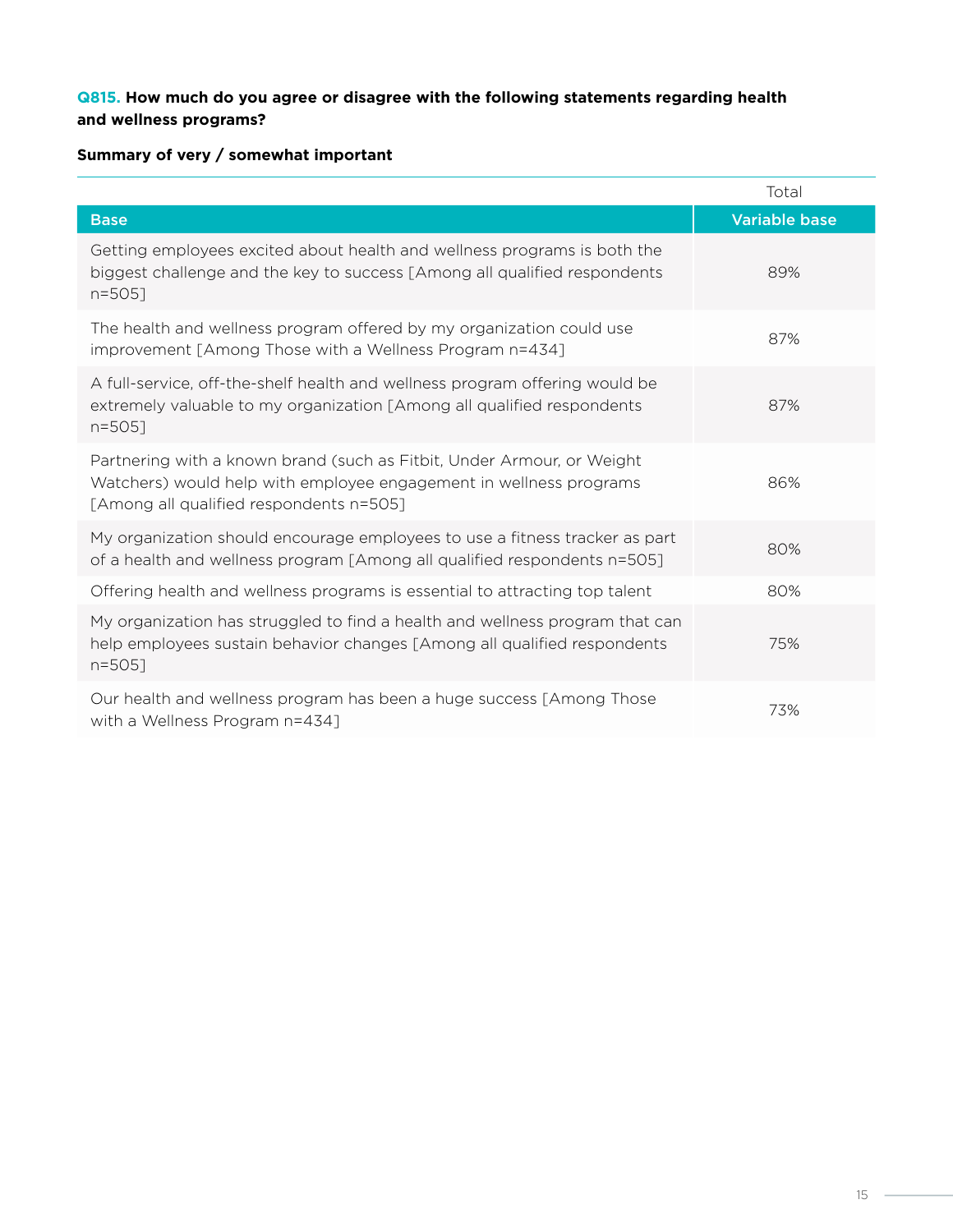#### **Summary of very / somewhat important**

|                                                                                                                                                                                         | Total                |
|-----------------------------------------------------------------------------------------------------------------------------------------------------------------------------------------|----------------------|
| <b>Base</b>                                                                                                                                                                             | <b>Variable base</b> |
| Our health and wellness program has been a huge success [Among Those]<br>with a Wellness Program n=434]                                                                                 | 27%                  |
| My organization has struggled to find a health and wellness program that<br>can help employees sustain behavior changes [Among all qualified<br>respondents n=505]                      | 25%                  |
| Offering health and wellness programs is essential to attracting top talent<br>[Among all qualified respondents n=505]                                                                  | 20%                  |
| My organization should encourage employees to use a fitness tracker as part<br>of a health and wellness program [Among all qualified respondents n=505]                                 | 20%                  |
| Partnering with a known brand (such as Fitbit, Under Armour, or Weight<br>Watchers) would help with employee engagement in wellness programs<br>[Among all qualified respondents n=505] | 14%                  |
| A full-service, off-the-shelf health and wellness program offering would be<br>extremely valuable to my organization [Among all qualified respondents<br>$n = 505$                      | 13%                  |
| The health and wellness program offered by my organization could use<br>improvement [Among Those with a Wellness Program n=434]                                                         | 13%                  |
| Getting employees excited about health and wellness programs is both<br>the biggest challenge and the key to success [Among all qualified<br>respondents n=505]                         | 11%                  |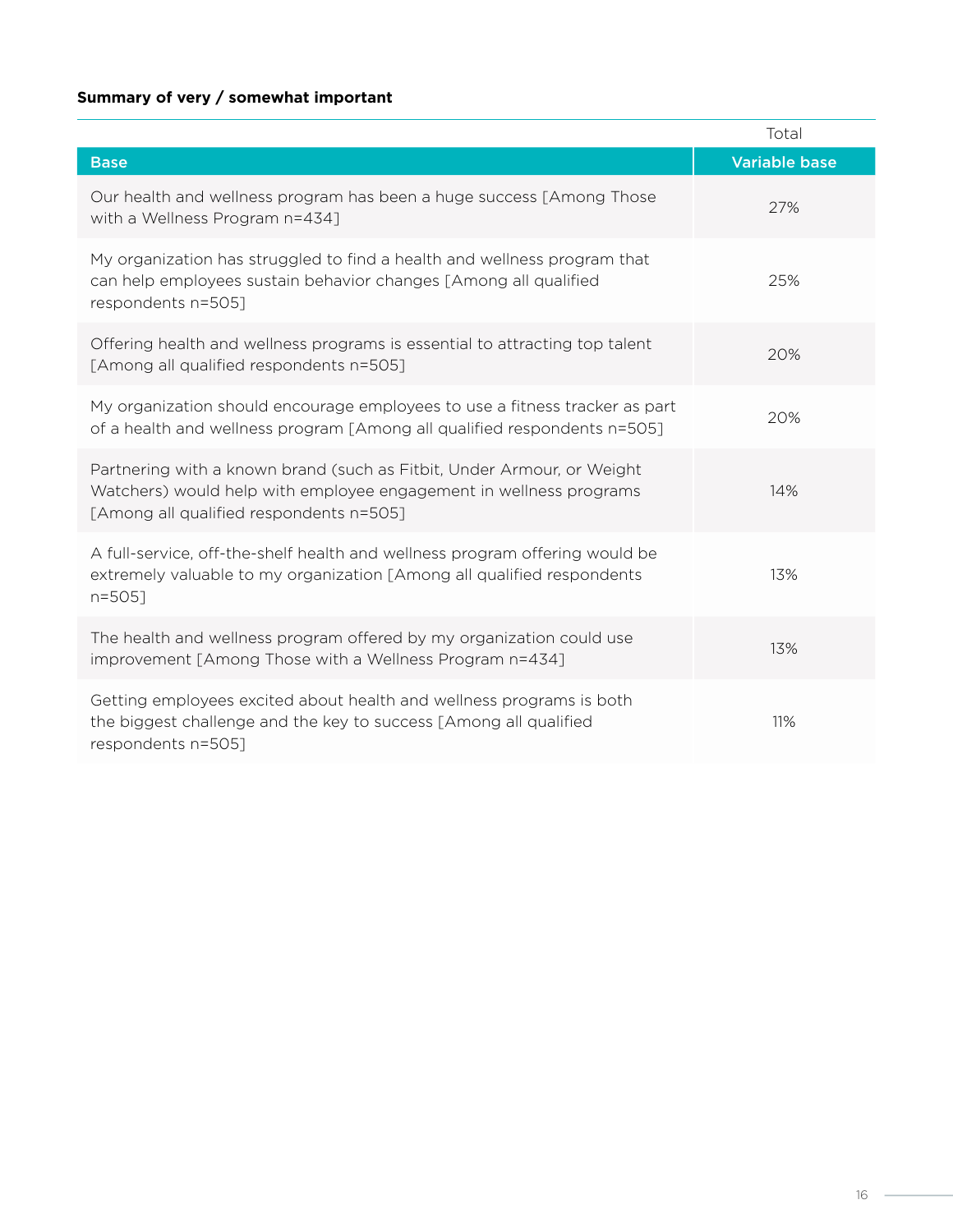# ABOUT ORGANIZATION WELLNESS PROGRAM

BASE: ORGANIZATION OFFERS A WELLNESS PROGRAM

**Q900. We'd like to ask you a few final questions about your organization's health and wellness program. What proportion of employees participate in your program?**

|                             | Total |
|-----------------------------|-------|
| <b>Base</b>                 | 434   |
| <b>LESS THAN HALF (NET)</b> | 47%   |
| Less than 10%               | 5%    |
| 10-19%                      | 5%    |
| 20-29%                      | 10%   |
| 30-39%                      | 16%   |
| 40-49%                      | 12%   |
| HALF OR MORE (NET)          | 52%   |
| 50-59%                      | 13%   |
| 60-69%                      | 10%   |
| 70-79%                      | 12%   |
| 80-89%                      | 10%   |
| 90-99%                      | 4%    |
| 100%                        | 3%    |
| Not at all sure             | 2%    |

**Q905. Has employee participation in your organization's health and wellness program increased, decreased, or stayed the same in the past year?**

|                 | Total |
|-----------------|-------|
| <b>Base</b>     | 434   |
| Increased       | 56%   |
| Decreased       | 6%    |
| Stayed the same | 38%   |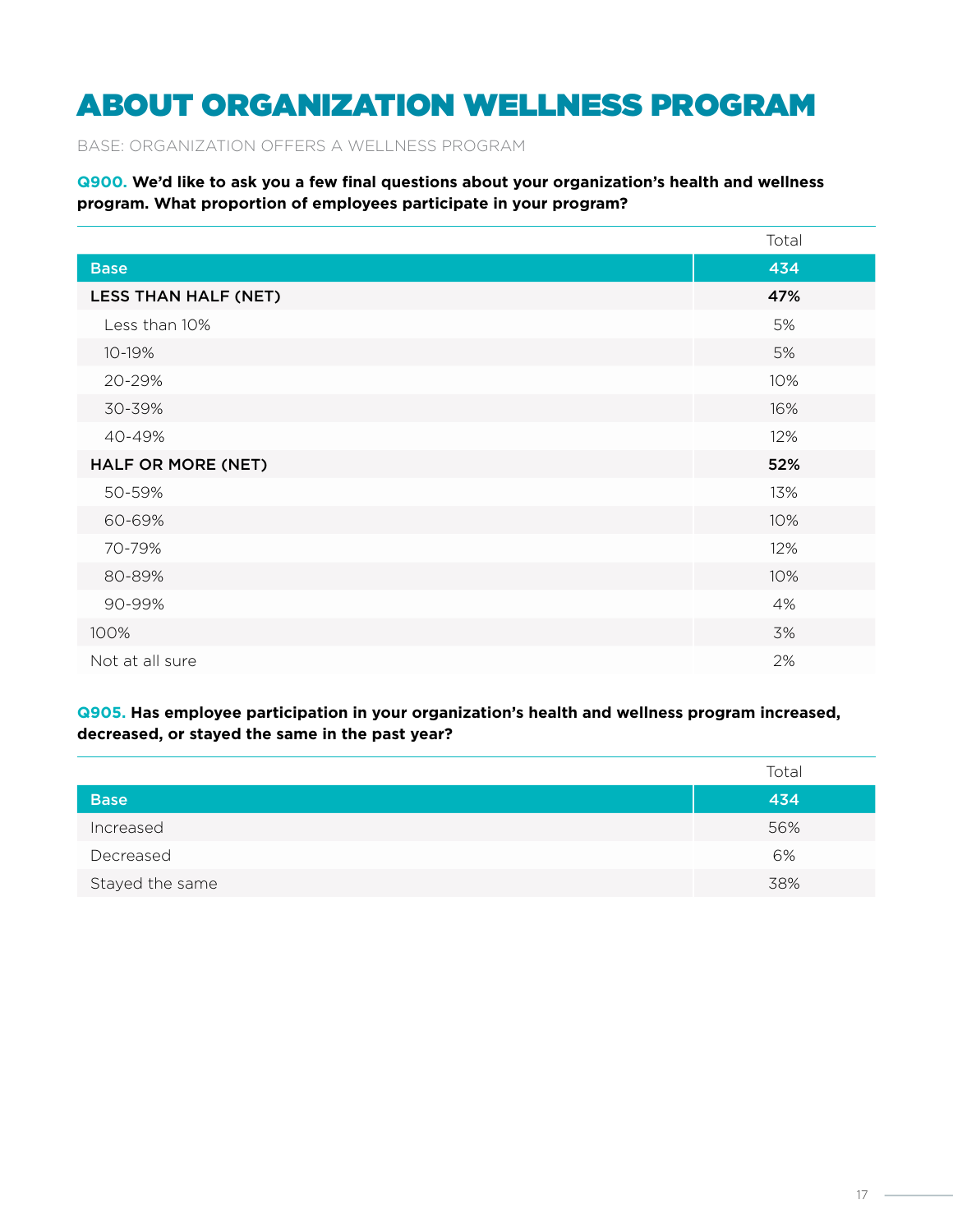**Q910. When was the last time your organization made any updates to its health and wellness program (reviewed or changed specific elements offered through the program)?**

|                       | Total |
|-----------------------|-------|
| <b>Base</b>           | 434   |
| EVER (NET)            | 99%   |
| Within the last year  | 36%   |
| 1-2 years ago         | 37%   |
| 3-5 years ago         | 20%   |
| More than 5 years ago | 6%    |
| Never                 | 1%    |

#### **Q915. Which of the following does your organization's health and wellness program offer?**

|                                                                                                                                     | Total |
|-------------------------------------------------------------------------------------------------------------------------------------|-------|
| <b>Base</b>                                                                                                                         | 434   |
| ANY (NET)                                                                                                                           | 99%   |
| On-site flu shots                                                                                                                   | 55%   |
| Informational health and wellness emails                                                                                            | 54%   |
| Free or reduced-price gym memberships/onsite gym                                                                                    | 51%   |
| Wellness/fitness challenges or "friendly competition" among employees                                                               | 48%   |
| Free or reduced-price lifestyle change programs (e.g., smoking cessation,<br>weight loss, counseling)                               | 48%   |
| Incentives/rewards (e.g., gift cards, merchandise)                                                                                  | 46%   |
| Routine biometric screening                                                                                                         | 38%   |
| Company social events (e.g., a healthy potluck)                                                                                     | 32%   |
| Digital health coaching                                                                                                             | 29%   |
| Involvement of senior leadership                                                                                                    | 28%   |
| Paid time off to participate in wellness related activities (e.g., 30 minutes<br>of exercise daily, a day off to run in a marathon) | 26%   |
| Partnership with a well-known health and wellness brand (to offer discounts<br>on products and/or services)                         | 26%   |
| Free or reduced-price fitness trackers or smartwatches                                                                              | 24%   |
| None of these                                                                                                                       | 1%    |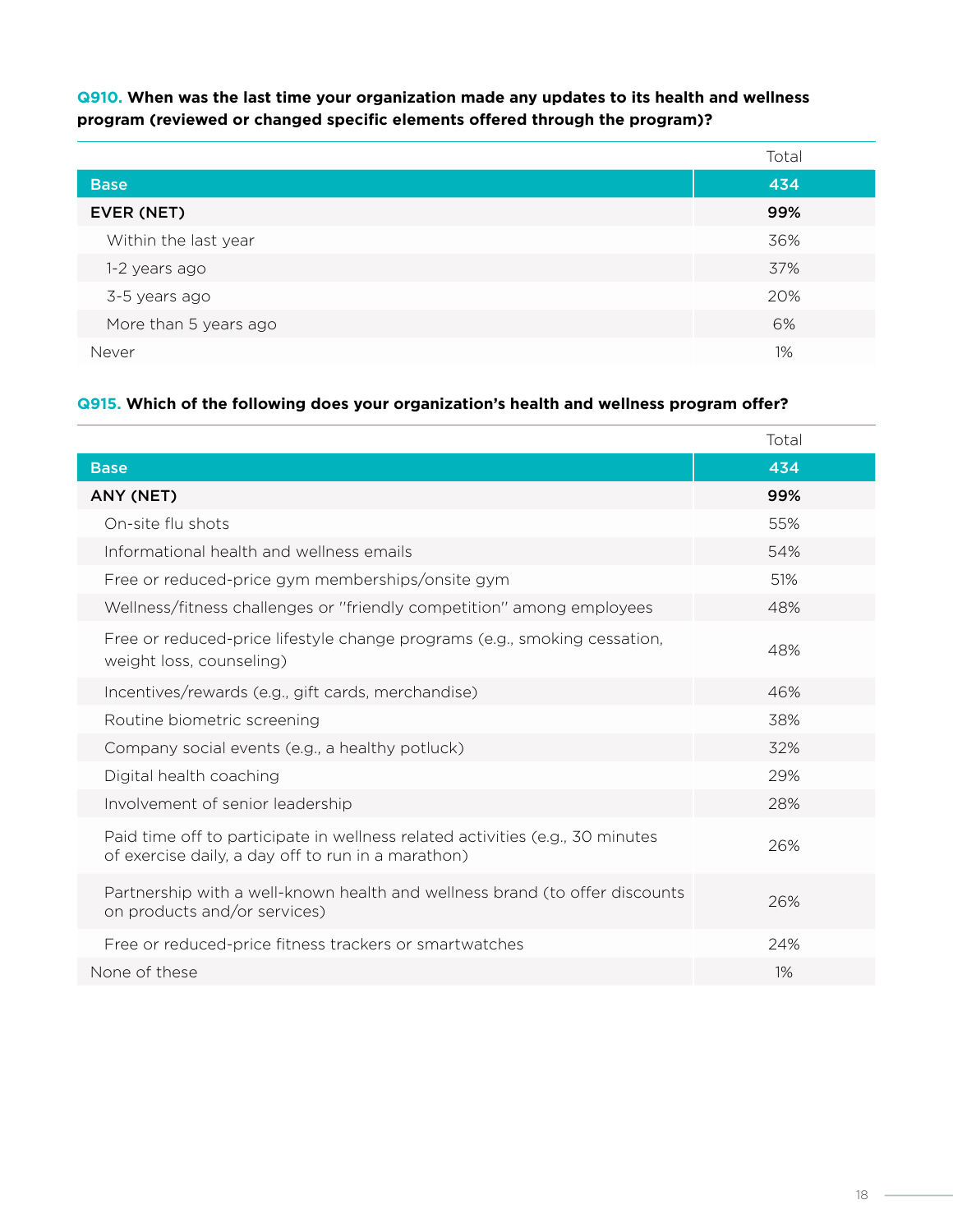# HEALTH COACHING

BASE: ALL QUALIFIED RESPONDENTS

**Q1000. As you may know, some organizations are offering employees digital health coaching through their health and wellness programs. Digital health coaching is a one-to-one coaching program that pairs employees with certified coaches to help employees reach their health goals, such as diabetes management, weight loss, or smoking cessation. The interactions are managed online or through a mobile app.** 

**How do you feel about digital health coaching?**

|                                                 | Total  |
|-------------------------------------------------|--------|
| <b>Base</b>                                     | 505    |
| Interested                                      | 52%    |
| Eager to learn more                             | 38%    |
| Optimistic                                      | 36%    |
| Excited                                         | 32%    |
| Like it would be valuable to my employees       | 31%    |
| Like it would be a good fit for my organization | 26%    |
| Skeptical                                       | 17%    |
| Cautious                                        | 14%    |
| Indifferent                                     | 11%    |
| Overwhelmed                                     | 6%     |
| Other                                           | $\ast$ |
| Not at all sure                                 | 1%     |

### FIRMOGRAPHICS

BASE: ALL QUALIFIED RESPONDENTS

**Q1500. We'd like to ask you a few final questions about the company or organization you work for. What best describes the organization?**

#### **Summary of means**

|             | Total |
|-------------|-------|
| <b>Base</b> | 505   |
| For-Profit  | 78%   |
| Non-Profit  | 13%   |
| Government  | 9%    |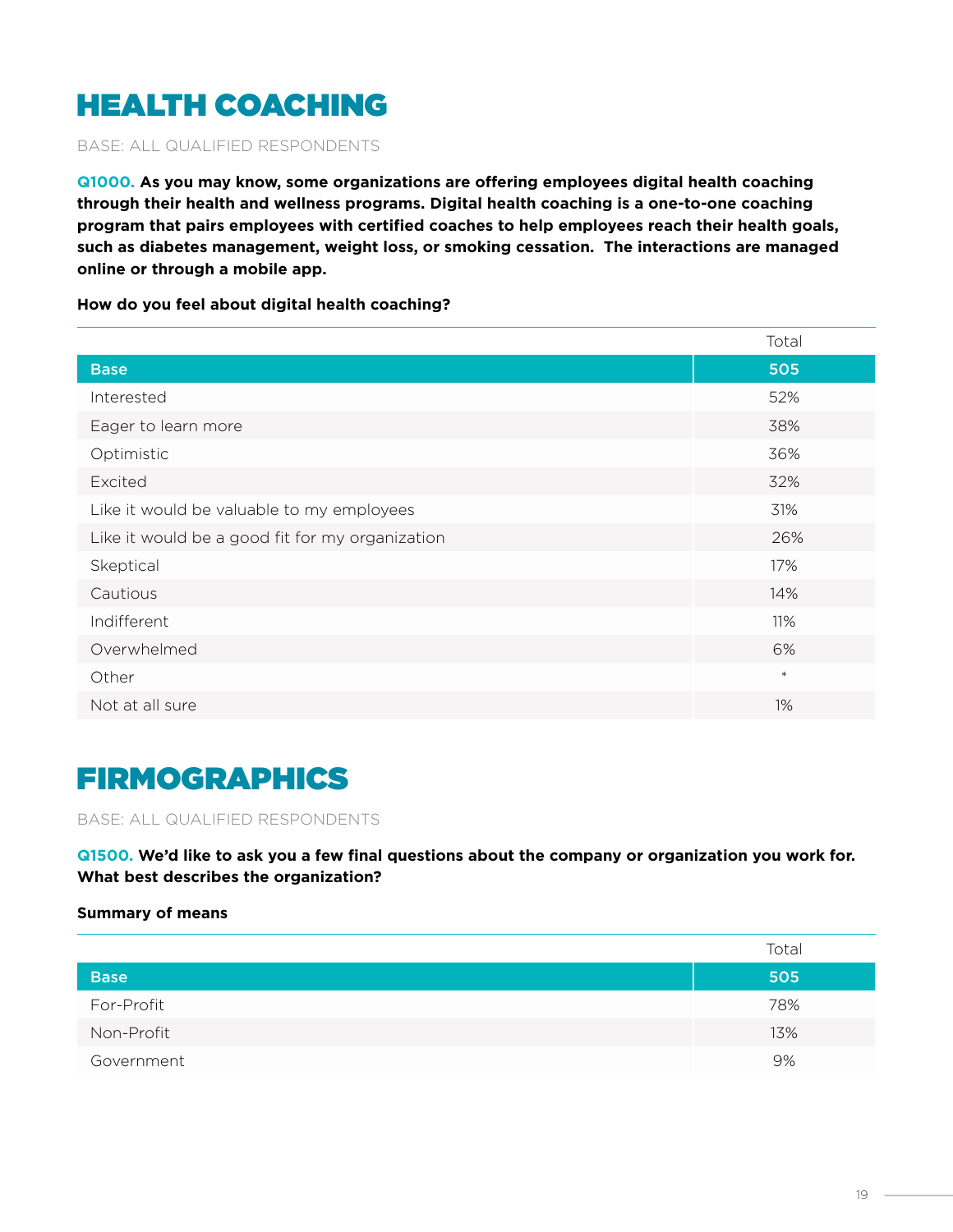#### **Q1515. What percentage of your employees are the following (please include full time and part time employees)?**

|              | Total |
|--------------|-------|
| <b>Base</b>  | 505   |
| Salary-based | 54.5% |
| Hourly-based | 45.5% |

#### **Q1520. What percentage of your employees work off-site/remotely?**

|                      | Total |
|----------------------|-------|
| <b>Base</b>          | 505   |
| None                 | 9%    |
| ANY (NET)            | 91%   |
| 1% to less than 10%  | 48%   |
| 10% to less than 25% | 28%   |
| 25% to less than 50% | 10%   |
| 50% or more          | 4%    |

#### **Q1530. Overall, how would you describe employee satisfaction at your organization?**

|                                      | Total |
|--------------------------------------|-------|
| <b>Base</b>                          | 505   |
| <b>VERY/SOMEWHAT SATISFIED (NET)</b> | 92%   |
| Very satisfied                       | 34%   |
| Somewhat satisfied                   | 58%   |
| NOT AT ALL/NOT VERY SATISFIED (NET)  | 8%    |
| Not very satisfied                   | 8%    |
| Not at all satisfied                 | 1%    |

#### **Q1540. How many years have you been with your current organization?**

|                   | Total |
|-------------------|-------|
| <b>Base</b>       | 505   |
| Less than 1       | 1%    |
| 1 to less than 6  | 37%   |
| 6 to less than 10 | 25%   |
| $10+$             | 37%   |
| Mean              | 9.2   |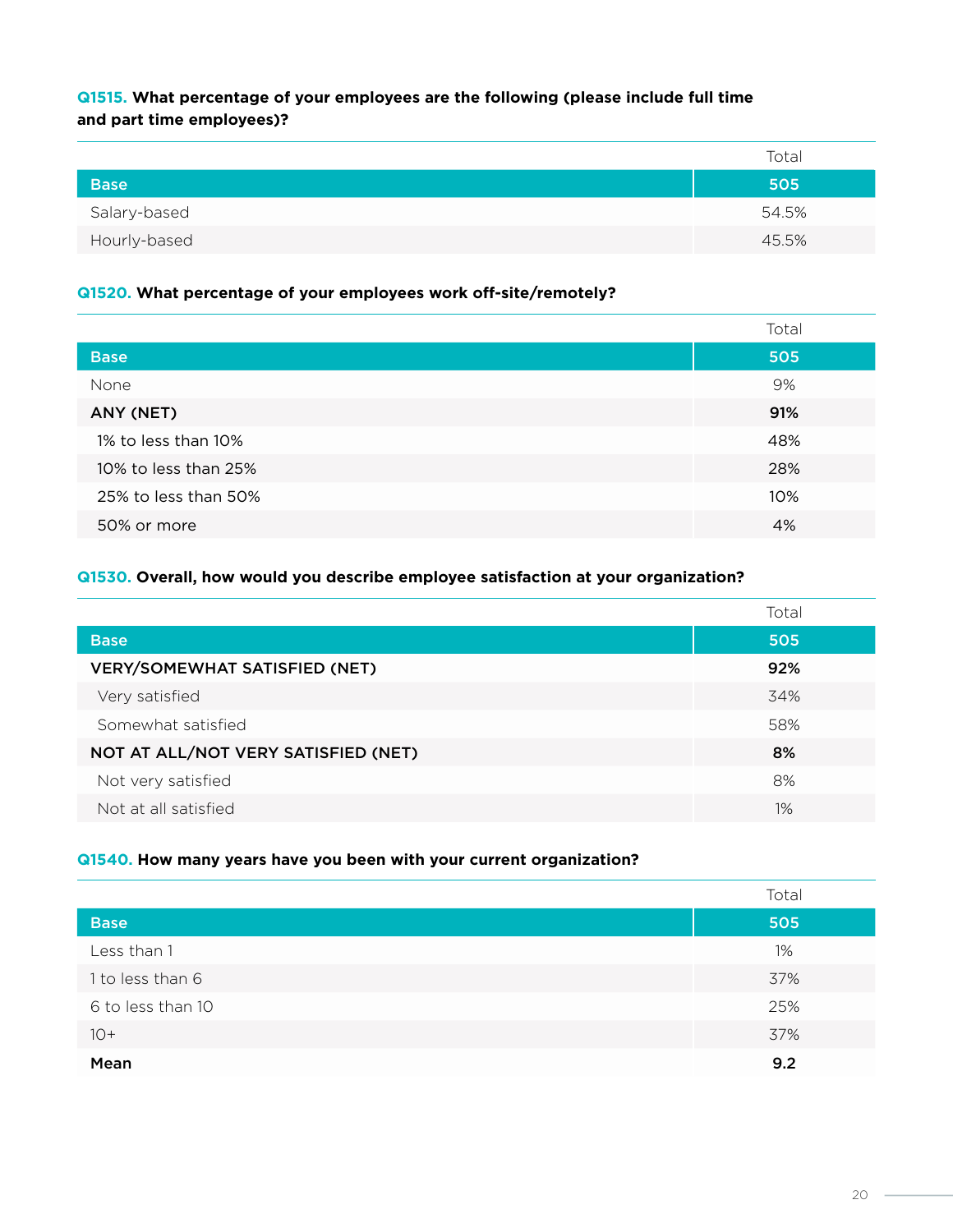# DEMOGRAPHICS

#### BASE: ALL QUALIFIED RESPONDENTS

#### **EDUCATION. What is the highest level of education you have completed?**

|                                              | Total  |
|----------------------------------------------|--------|
| <b>Base</b>                                  | 505    |
| Less than HS degree                          | $\ast$ |
| HS degree to less than 4-year college degree | 20%    |
| 4-year college degree or more                | 79%    |

#### **RACE. Racial Background**

|                      | Total |
|----------------------|-------|
| <b>Base</b>          | 505   |
| Hispanic             | 11%   |
| <b>Black</b>         | 11%   |
| Asian                | 3%    |
| All Other            | 75%   |
| Prefer not to answer | 1%    |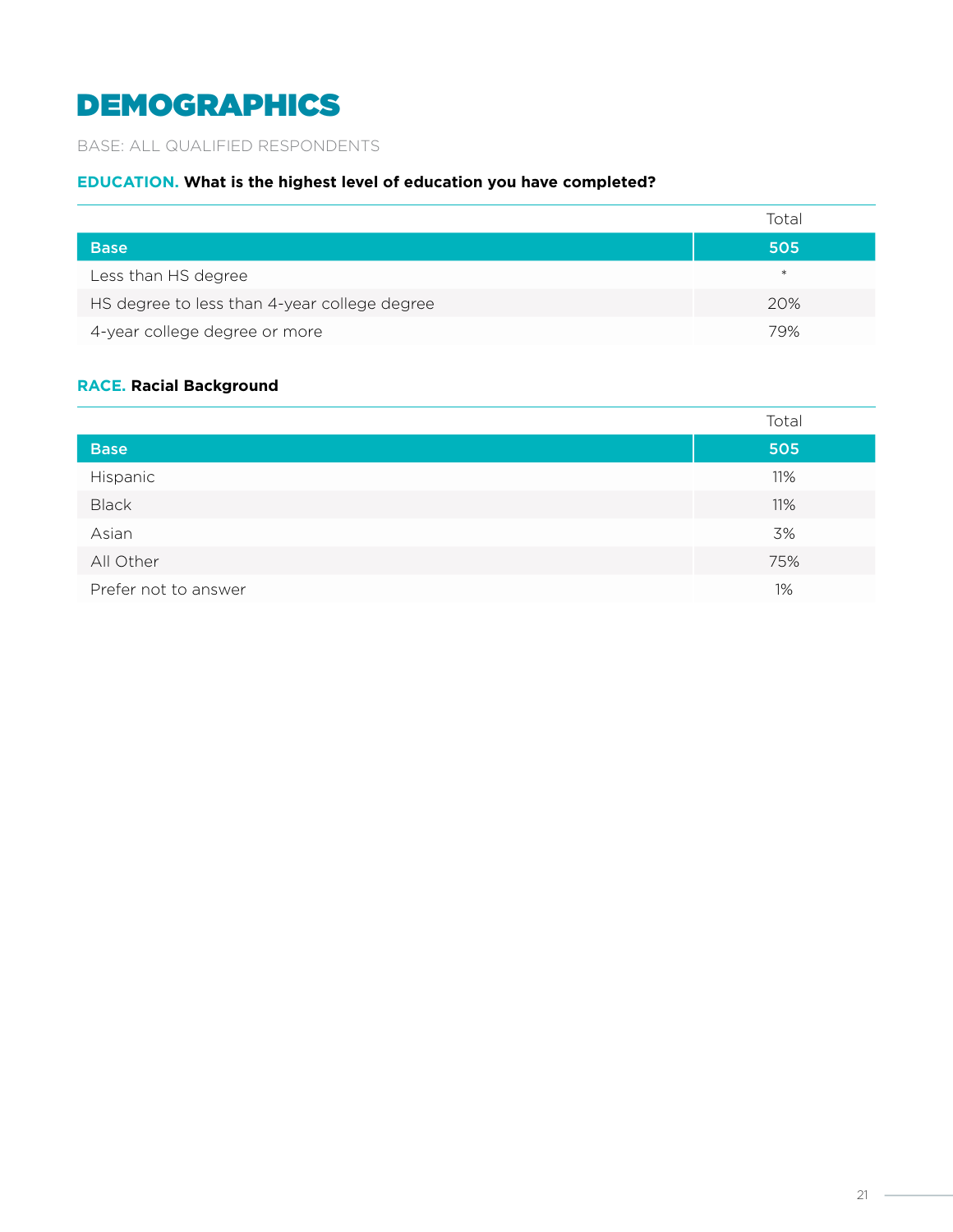# METHOD STATEMENT

The research was conducted online by The Harris Poll on behalf of Fitbit among 505 human resource (HR) leaders in the U.S. The survey was conducted December 18, 2018 – January 2, 2019. All respondents were HR decision makers, ages 18+, manager level and above, and employed by a organization with 1000 employees or more. Results were weighted by number of businesses in each employee size class where necessary to bring them into line with actual business proportions in the U.S.

All sample surveys and polls, whether or not they use probability sampling, are subject to multiple sources of error which are most often not possible to quantify or estimate, including sampling error, coverage error, error associated with nonresponse, error associated with question wording and response options, and post-survey weighting and adjustments. Therefore, The Harris Poll avoids the words "margin of error" as they are misleading. All that can be calculated are different possible sampling errors with different probabilities for pure, unweighted, random samples with 100% response rates. These are only theoretical because no published polls come close to this ideal.

#### **Notes about reading this report:**

- $\bullet$  A ( $\ast$ ) means less than one-half percent responding; and a ( $\text{-}$ ) means non-response or zero percent
- Percentages may not always add up to 100% because of computer rounding or the acceptance of multiple answers from respondents answering that question